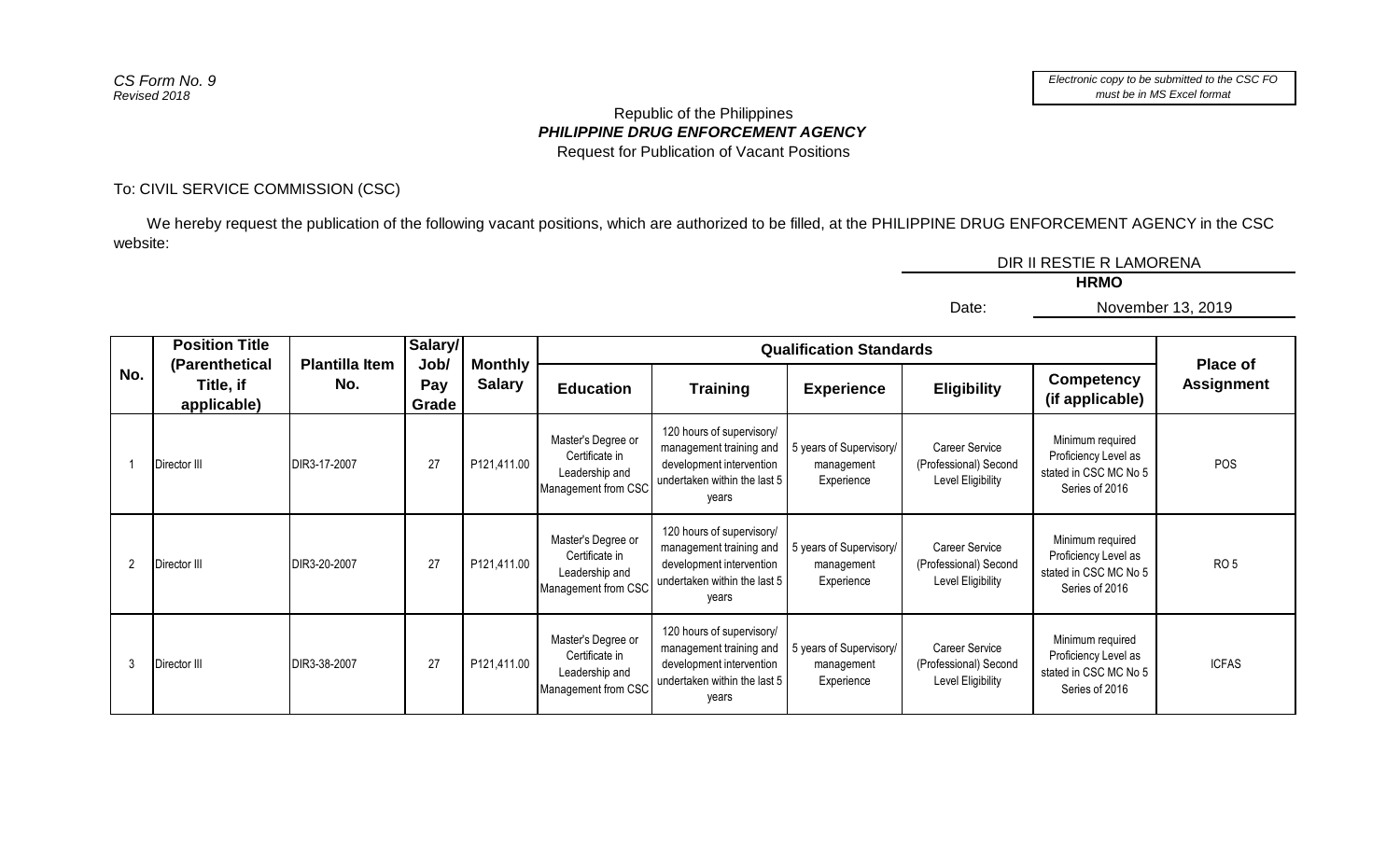| $\boldsymbol{\Lambda}$ | Director II           | DIR2-15-2007  | 26 | P107,444.00 | Master's Degree or<br>Certificate in<br>Leadership and<br>Management from CSC | 120 hours of supervisory/<br>management training and<br>development intervention<br>undertaken within the last 5<br>years | 5 years of Supervisory/<br>management<br>Experience | <b>Career Service</b><br>(Professional) Second<br>Level Eligibility | Minimum required<br>Proficiency Level as<br>stated in CSC MC No 5<br>Series of 2016 | RO <sub>6</sub> |
|------------------------|-----------------------|---------------|----|-------------|-------------------------------------------------------------------------------|---------------------------------------------------------------------------------------------------------------------------|-----------------------------------------------------|---------------------------------------------------------------------|-------------------------------------------------------------------------------------|-----------------|
| $\overline{5}$         | Director II           | DIR2-19-2007  | 26 | P107,444.00 | Master's Degree or<br>Certificate in<br>Leadership and<br>Management from CSC | 120 hours of supervisory/<br>management training and<br>development intervention<br>undertaken within the last 5<br>years | 5 years of Supervisory/<br>management<br>Experience | Career Service<br>(Professional) Second<br><b>Level Eligibility</b> | Minimum required<br>Proficiency Level as<br>stated in CSC MC No 5<br>Series of 2016 | RO <sub>3</sub> |
| 6                      | Director II           | DIR2-20-2007  | 26 | P107,444.00 | Master's Degree or<br>Certificate in<br>Leadership and<br>Management from CSC | 120 hours of supervisory/<br>management training and<br>development intervention<br>undertaken within the last 5<br>vears | 5 years of Supervisory/<br>management<br>Experience | Career Service<br>(Professional) Second<br>Level Eligibility        | Minimum required<br>Proficiency Level as<br>stated in CSC MC No 5<br>Series of 2016 | RO <sub>5</sub> |
| $\overline{7}$         | Director II           | DIR2-23-2007  | 26 | P107,444.00 | Master's Degree or<br>Certificate in<br>Leadership and<br>Management from CSC | 120 hours of supervisory/<br>management training and<br>development intervention<br>undertaken within the last 5<br>years | 5 years of Supervisory/<br>management<br>Experience | <b>Career Service</b><br>(Professional) Second<br>Level Eligibility | Minimum required<br>Proficiency Level as<br>stated in CSC MC No 5<br>Series of 2016 | RO <sub>7</sub> |
| 8                      | Director II           | DIR2-34-2007  | 26 | P107,444.00 | Master's Degree or<br>Certificate in<br>Leadership and<br>Management from CSC | 120 hours of supervisory/<br>management training and<br>development intervention<br>undertaken within the last 5<br>years | 5 years of Supervisory/<br>management<br>Experience | Career Service<br>(Professional) Second<br>Level Eligibility        | Minimum required<br>Proficiency Level as<br>stated in CSC MC No 5<br>Series of 2016 | <b>RO 13</b>    |
| 9                      | Investigation Agent V | INVA5-35-2018 | 24 | P83,406.00  | Master's Degree or<br>Certificate in<br>Leadership and<br>Management from CSC | 40 hours of supervisory/<br>management training and<br>development intervention<br>undertaken within the last 5<br>years  | 4 years of Supervisory/<br>management<br>Experience | Career Service<br>(Professional) Second<br><b>Level Eligibility</b> |                                                                                     | RO <sub>6</sub> |
| 10                     | Investigation Agent V | INVA5-36-2018 | 24 | P83,406.00  | Master's Degree or<br>Certificate in<br>Leadership and<br>Management from CSC | 40 hours of supervisory/<br>management training and<br>development intervention<br>undertaken within the last 5<br>years  | 4 years of Supervisory/<br>management<br>Experience | Career Service<br>(Professional) Second<br>Level Eligibility        |                                                                                     | RO <sub>6</sub> |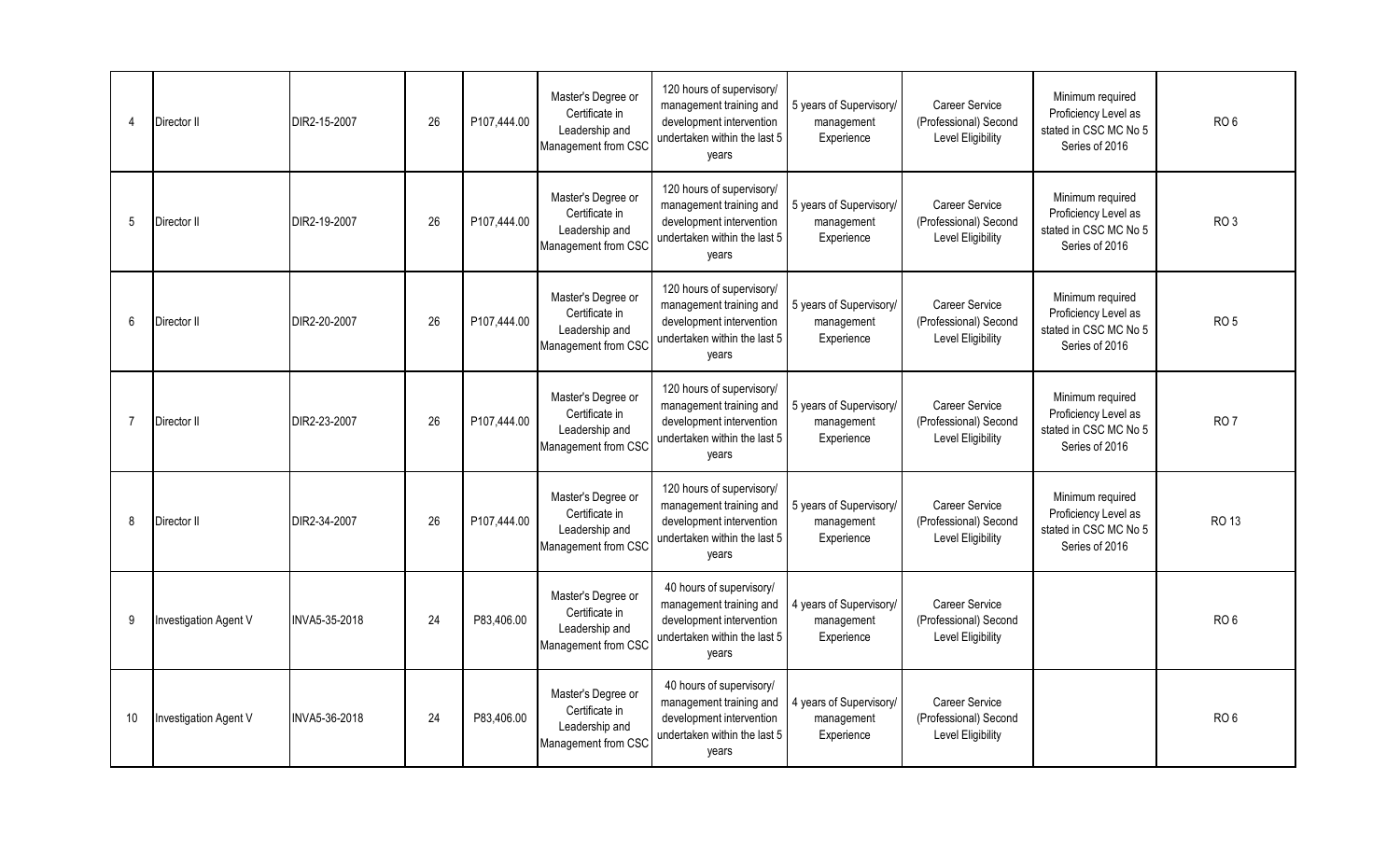| -11 | Investigation Agent V | INVA5-37-2018 | 24 | P83,406.00 | Master's Degree or<br>Certificate in<br>Leadership and<br>Management from CSC | 40 hours of supervisory/<br>management training and<br>development intervention<br>undertaken within the last 5<br>vears | 4 years of Supervisory/<br>management<br>Experience | Career Service<br>(Professional) Second<br>Level Eligibility        | RO <sub>6</sub> |
|-----|-----------------------|---------------|----|------------|-------------------------------------------------------------------------------|--------------------------------------------------------------------------------------------------------------------------|-----------------------------------------------------|---------------------------------------------------------------------|-----------------|
| 12  | Investigation Agent V | INVA5-38-2018 | 24 | P83,406.00 | Master's Degree or<br>Certificate in<br>Leadership and<br>Management from CSC | 40 hours of supervisory/<br>management training and<br>development intervention<br>undertaken within the last 5<br>years | 4 years of Supervisory/<br>management<br>Experience | Career Service<br>(Professional) Second<br>Level Eligibility        | RO <sub>6</sub> |
| 13  | Investigation Agent V | INVA5-48-2018 | 24 | P83,406.00 | Master's Degree or<br>Certificate in<br>Leadership and<br>Management from CSC | 40 hours of supervisory/<br>management training and<br>development intervention<br>undertaken within the last 5<br>years | 4 years of Supervisory/<br>management<br>Experience | Career Service<br>(Professional) Second<br>Level Eligibility        | RO <sub>8</sub> |
| 14  | Investigation Agent V | INVA5-51-2018 | 24 | P83,406.00 | Master's Degree or<br>Certificate in<br>Leadership and<br>Management from CSC | 40 hours of supervisory/<br>management training and<br>development intervention<br>undertaken within the last 5<br>years | 4 years of Supervisory/<br>management<br>Experience | Career Service<br>(Professional) Second<br>Level Eligibility        | RO <sub>9</sub> |
| 15  | Investigation Agent V | INVA5-56-2018 | 24 | P83,406.00 | Master's Degree or<br>Certificate in<br>Leadership and<br>Management from CSC | 40 hours of supervisory/<br>management training and<br>development intervention<br>undertaken within the last 5<br>years | 4 years of Supervisory/<br>management<br>Experience | Career Service<br>(Professional) Second<br><b>Level Eligibility</b> | <b>RO 10</b>    |
| 16  | Investigation Agent V | INVA5-57-2018 | 24 | P83,406.00 | Master's Degree or<br>Certificate in<br>Leadership and<br>Management from CSC | 40 hours of supervisory/<br>management training and<br>development intervention<br>undertaken within the last 5<br>vears | 4 years of Supervisory/<br>management<br>Experience | Career Service<br>(Professional) Second<br>Level Eligibility        | <b>RO 11</b>    |
| 17  | Investigation Agent V | INVA5-59-2018 | 24 | P83,406.00 | Master's Degree or<br>Certificate in<br>Leadership and<br>Management from CSC | 40 hours of supervisory/<br>management training and<br>development intervention<br>undertaken within the last 5<br>years | 4 years of Supervisory/<br>management<br>Experience | Career Service<br>(Professional) Second<br>Level Eligibility        | <b>RO 11</b>    |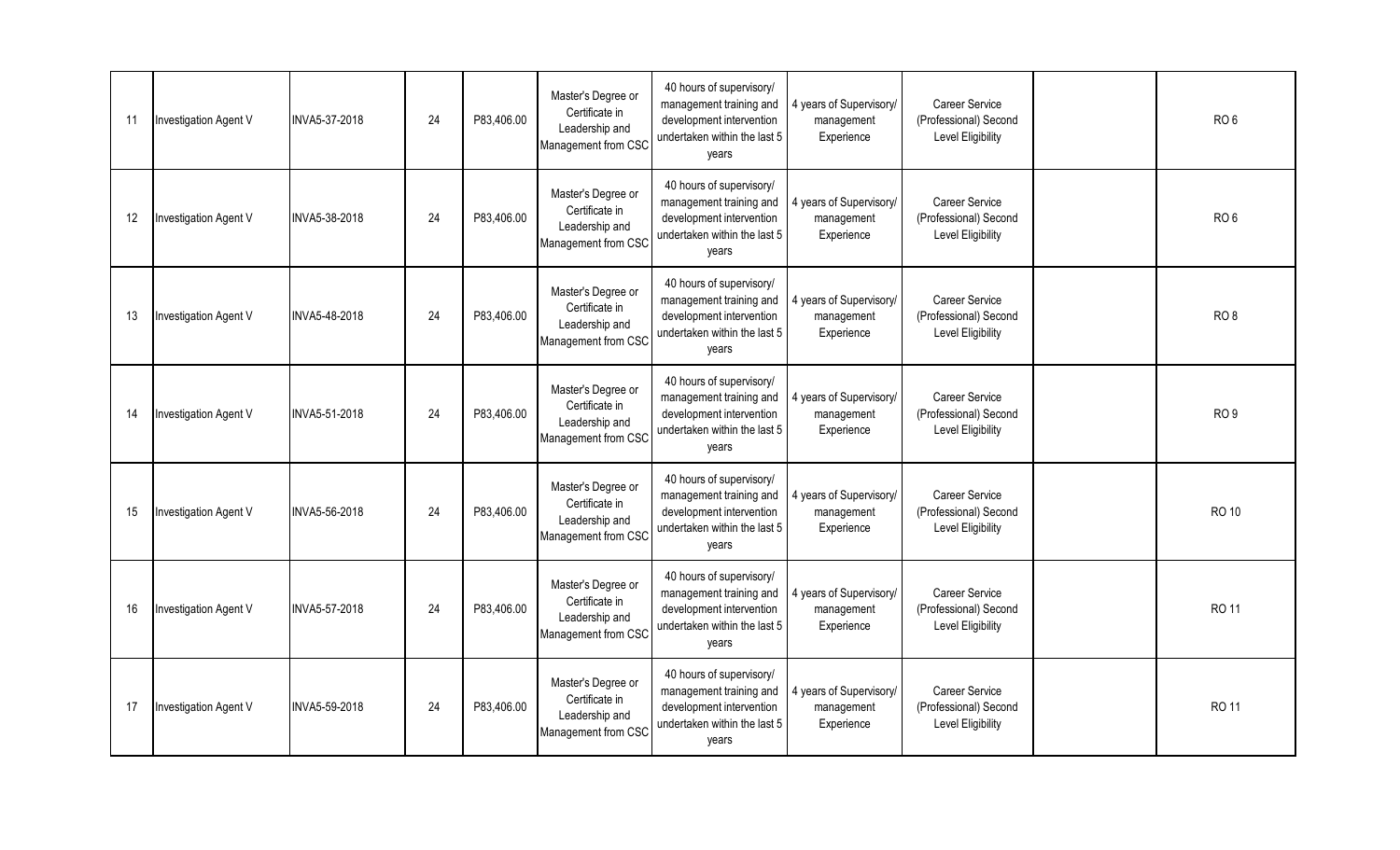| 18 | Investigation Agent V | INVA5-60-2018 | 24 | P83,406.00 | Master's Degree or<br>Certificate in<br>Leadership and<br>Management from CSC | 40 hours of supervisory/<br>management training and<br>development intervention<br>undertaken within the last 5<br>vears | 4 years of Supervisory/<br>management<br>Experience | Career Service<br>(Professional) Second<br>Level Eligibility        | <b>RO 11</b> |
|----|-----------------------|---------------|----|------------|-------------------------------------------------------------------------------|--------------------------------------------------------------------------------------------------------------------------|-----------------------------------------------------|---------------------------------------------------------------------|--------------|
| 19 | Investigation Agent V | INVA5-62-2018 | 24 | P83,406.00 | Master's Degree or<br>Certificate in<br>Leadership and<br>Management from CSC | 40 hours of supervisory/<br>management training and<br>development intervention<br>undertaken within the last 5<br>years | 4 years of Supervisory/<br>management<br>Experience | Career Service<br>(Professional) Second<br>Level Eligibility        | <b>RO 12</b> |
| 20 | Investigation Agent V | INVA5-65-2018 | 24 | P83,406.00 | Master's Degree or<br>Certificate in<br>Leadership and<br>Management from CSC | 40 hours of supervisory/<br>management training and<br>development intervention<br>undertaken within the last 5<br>years | 4 years of Supervisory/<br>management<br>Experience | Career Service<br>(Professional) Second<br>Level Eligibility        | <b>RO 12</b> |
| 21 | Investigation Agent V | INVA5-66-2018 | 24 | P83,406.00 | Master's Degree or<br>Certificate in<br>Leadership and<br>Management from CSC | 40 hours of supervisory/<br>management training and<br>development intervention<br>undertaken within the last 5<br>years | 4 years of Supervisory/<br>management<br>Experience | Career Service<br>(Professional) Second<br>Level Eligibility        | <b>RO 13</b> |
| 22 | Investigation Agent V | INVA5-68-2018 | 24 | P83,406.00 | Master's Degree or<br>Certificate in<br>Leadership and<br>Management from CSC | 40 hours of supervisory/<br>management training and<br>development intervention<br>undertaken within the last 5<br>years | 4 years of Supervisory/<br>management<br>Experience | Career Service<br>(Professional) Second<br><b>Level Eligibility</b> | <b>RO 13</b> |
| 23 | Investigation Agent V | INVA5-69-2018 | 24 | P83,406.00 | Master's Degree or<br>Certificate in<br>Leadership and<br>Management from CSC | 40 hours of supervisory/<br>management training and<br>development intervention<br>undertaken within the last 5<br>vears | 4 years of Supervisory/<br>management<br>Experience | Career Service<br>(Professional) Second<br>Level Eligibility        | <b>RO 13</b> |
| 24 | Investigation Agent V | INVA5-70-2018 | 24 | P83,406.00 | Master's Degree or<br>Certificate in<br>Leadership and<br>Management from CSC | 40 hours of supervisory/<br>management training and<br>development intervention<br>undertaken within the last 5<br>years | 4 years of Supervisory/<br>management<br>Experience | Career Service<br>(Professional) Second<br>Level Eligibility        | <b>RO 13</b> |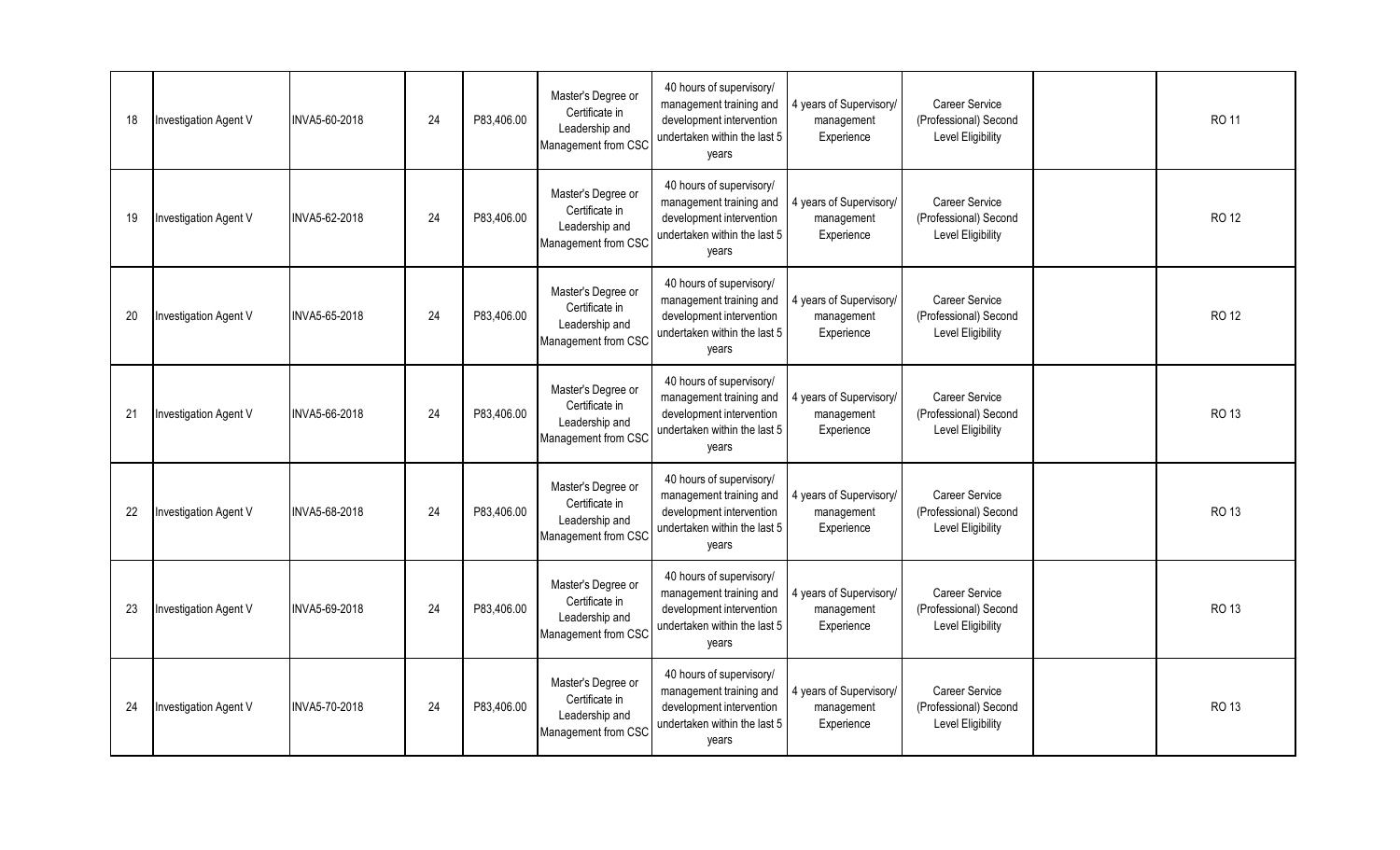| 25 | Investigation Agent V        | INVA5-73-2018   | 24 | P83,406.00 | Master's Degree or<br>Certificate in<br>Leadership and<br>Management from CSC | 40 hours of supervisory/<br>management training and<br>development intervention<br>undertaken within the last 5<br>years | 4 years of Supervisory/<br>management<br>Experience | <b>Career Service</b><br>(Professional) Second<br>Level Eligibility | ARMM            |
|----|------------------------------|-----------------|----|------------|-------------------------------------------------------------------------------|--------------------------------------------------------------------------------------------------------------------------|-----------------------------------------------------|---------------------------------------------------------------------|-----------------|
| 26 | Investigation Agent V        | INVA5-74-2018   | 24 | P83,406.00 | Master's Degree or<br>Certificate in<br>Leadership and<br>Management from CSC | 40 hours of supervisory/<br>management training and<br>development intervention<br>undertaken within the last 5<br>years | 4 years of Supervisory/<br>management<br>Experience | <b>Career Service</b><br>(Professional) Second<br>Level Eligibility | <b>ARMM</b>     |
| 27 | <b>Investigation Agent V</b> | INVA5-75-2018   | 24 | P83,406.00 | Master's Degree or<br>Certificate in<br>Leadership and<br>Management from CSC | 40 hours of supervisory/<br>management training and<br>development intervention<br>undertaken within the last 5<br>years | 4 years of Supervisory/<br>management<br>Experience | Career Service<br>(Professional) Second<br>Level Eligibility        | ARMM            |
| 28 | Investigation Agent V        | INVA5-9-2007    | 24 | P83,406.00 | Master's Degree or<br>Certificate in<br>Leadership and<br>Management from CSC | 40 hours of supervisory/<br>management training and<br>development intervention<br>undertaken within the last 5<br>years | 4 years of Supervisory/<br>management<br>Experience | <b>Career Service</b><br>(Professional) Second<br>Level Eligibility | <b>RO 11</b>    |
| 29 | Attorney IV                  | ATY4-16-2007    | 23 | P73,811.00 | <b>Bachelor of Laws</b>                                                       | 8 hours of relevant Training                                                                                             | 2 years of relevant<br>experience                   | RA 1080                                                             | RO <sub>6</sub> |
| 30 | Attorney IV                  | ATY4-26-2007    | 23 | P73,811.00 | <b>Bachelor of Laws</b>                                                       | 8 hours of relevant Training                                                                                             | 2 years of relevant<br>experience                   | RA 1080                                                             | RO <sub>9</sub> |
| 31 | Attorney IV                  | ATY4-33-2007    | 23 | P73,811.00 | <b>Bachelor of Laws</b>                                                       | 8 hours of relevant Training                                                                                             | 2 years of relevant<br>experience                   | RA 1080                                                             | <b>RO 13</b>    |
| 32 | Intelligence Officer IV      | INTEL04-43-2007 | 22 | P65,319.00 | Bachelor's Degree                                                             | 16 hours of relevant training                                                                                            | 3 years of relevant<br>experience                   | <b>Career Service</b><br>(Professional) Second<br>Level Eligibility | <b>ICFAS</b>    |
| 33 | Investigation Agent III      | INVA3-10-2018   | 22 | P65,319.00 | Bachelor's Degree<br>relevant to the job                                      | 16 hours of relevant training                                                                                            | 3 years of relevant<br>experience                   | Career Service<br>(Professional) Second<br>Level Eligibility        | RO <sub>2</sub> |
| 34 | Investigation Agent III      | INVA3-11-2007   | 22 | P65,319.00 | Bachelor's Degree<br>relevant to the job                                      | 16 hours of relevant training                                                                                            | 3 years of relevant<br>experience                   | <b>Career Service</b><br>(Professional) Second<br>Level Eligibility | <b>RO 11</b>    |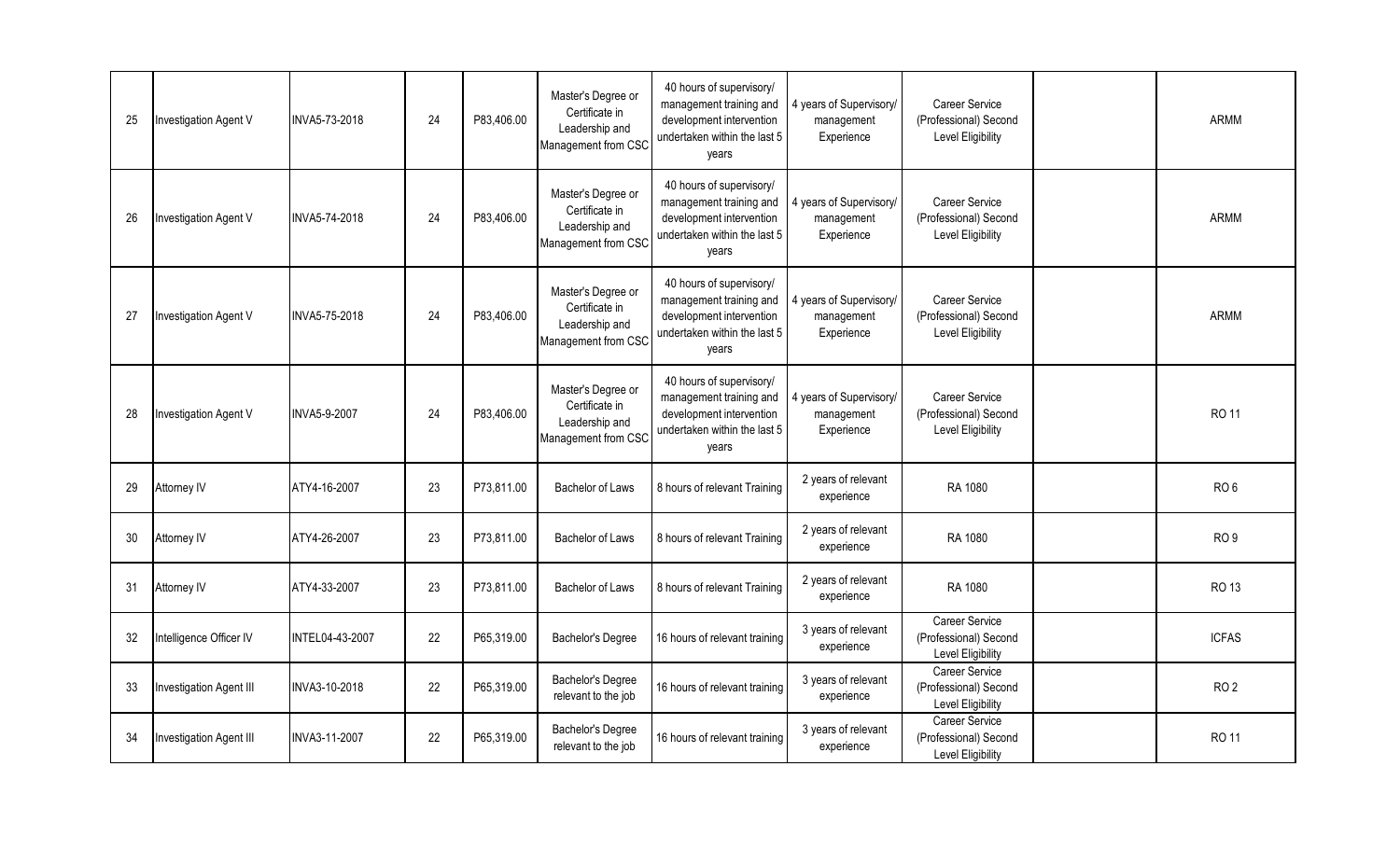| 35 | Investigation Agent III        | INVA3-12-2018 | 22 | P65,319.00 | Bachelor's Degree<br>relevant to the job | 16 hours of relevant training | 3 years of relevant<br>experience | Career Service<br>(Professional) Second<br>Level Eligibility        | RO <sub>2</sub> |
|----|--------------------------------|---------------|----|------------|------------------------------------------|-------------------------------|-----------------------------------|---------------------------------------------------------------------|-----------------|
| 36 | <b>Investigation Agent III</b> | INVA3-18-2007 | 22 | P65,319.00 | Bachelor's Degree<br>relevant to the job | 16 hours of relevant training | 3 years of relevant<br>experience | <b>Career Service</b><br>(Professional) Second<br>Level Eligibility | CAR             |
| 37 | <b>Investigation Agent III</b> | INVA3-21-2018 | 22 | P65,319.00 | Bachelor's Degree<br>relevant to the job | 16 hours of relevant training | 3 years of relevant<br>experience | <b>Career Service</b><br>(Professional) Second<br>Level Eligibility | <b>RO 4-A</b>   |
| 38 | <b>Investigation Agent III</b> | INVA3-25-2007 | 22 | P65,319.00 | Bachelor's Degree<br>relevant to the job | 16 hours of relevant training | 3 years of relevant<br>experience | <b>Career Service</b><br>(Professional) Second<br>Level Eligibility | POS/SES         |
| 39 | <b>Investigation Agent III</b> | INVA3-26-2018 | 22 | P65.319.00 | Bachelor's Degree<br>relevant to the job | 16 hours of relevant training | 3 years of relevant<br>experience | Career Service<br>(Professional) Second<br>Level Eligibility        | <b>RO 4-B</b>   |
| 40 | Investigation Agent III        | INVA3-31-2018 | 22 | P65,319.00 | Bachelor's Degree<br>relevant to the job | 16 hours of relevant training | 3 years of relevant<br>experience | Career Service<br>(Professional) Second<br>Level Eligibility        | RO <sub>5</sub> |
| 41 | <b>Investigation Agent III</b> | INVA3-37-2018 | 22 | P65,319.00 | Bachelor's Degree<br>relevant to the job | 16 hours of relevant training | 3 years of relevant<br>experience | <b>Career Service</b><br>(Professional) Second<br>Level Eligibility | RO <sub>6</sub> |
| 42 | Investigation Agent III        | INVA3-57-2018 | 22 | P65,319.00 | Bachelor's Degree<br>relevant to the job | 16 hours of relevant training | 3 years of relevant<br>experience | <b>Career Service</b><br>(Professional) Second<br>Level Eligibility | <b>RO 10</b>    |
| 43 | Investigation Agent III        | INVA3-66-2018 | 22 | P65,319.00 | Bachelor's Degree<br>relevant to the job | 16 hours of relevant training | 3 years of relevant<br>experience | Career Service<br>(Professional) Second<br>Level Eligibility        | RO 12           |
| 44 | Investigation Agent III        | INVA3-68-2018 | 22 | P65,319.00 | Bachelor's Degree<br>relevant to the job | 16 hours of relevant training | 3 years of relevant<br>experience | <b>Career Service</b><br>(Professional) Second<br>Level Eligibility | <b>RO 12</b>    |
| 45 | Investigation Agent III        | INVA3-77-2018 | 22 | P65,319.00 | Bachelor's Degree<br>relevant to the job | 16 hours of relevant training | 3 years of relevant<br>experience | <b>Career Service</b><br>(Professional) Second<br>Level Eligibility | ARMM            |
| 46 | Investigation Agent III        | INVA3-89-2018 | 22 | P65,319.00 | Bachelor's Degree<br>relevant to the job | 16 hours of relevant training | 3 years of relevant<br>experience | Career Service<br>(Professional) Second<br>Level Eligibility        | RO-NCR          |
| 47 | <b>Investigation Agent III</b> | INVA3-90-2018 | 22 | P65,319.00 | Bachelor's Degree<br>relevant to the job | 16 hours of relevant training | 3 years of relevant<br>experience | Career Service<br>(Professional) Second<br>Level Eligibility        | RO-NCR          |
| 48 | Investigation Agent III        | INVA3-9-2018  | 22 | P65,319.00 | Bachelor's Degree<br>relevant to the job | 16 hours of relevant training | 3 years of relevant<br>experience | <b>Career Service</b><br>(Professional) Second<br>Level Eligibility | RO <sub>2</sub> |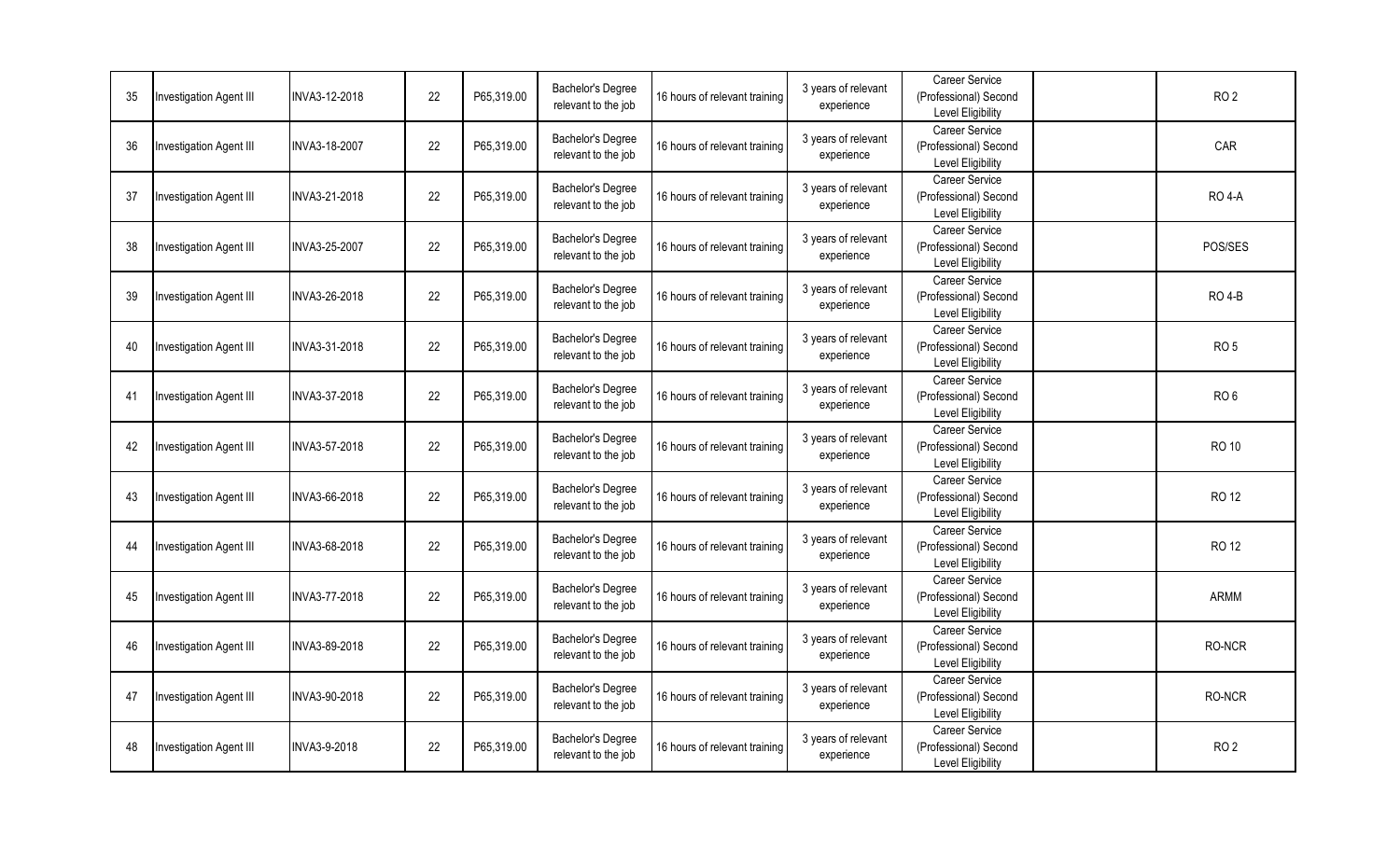| 49 | Special Investigator IV | SPI4-75-2007 | 22 | P65,319.00 | Bachelor's Degree<br>relevant to the job | 16 hours of relevant training | 3 years of relevant<br>experience | Career Service<br>(Professional) Second<br>Level Eligibility | <b>IAS</b>      |
|----|-------------------------|--------------|----|------------|------------------------------------------|-------------------------------|-----------------------------------|--------------------------------------------------------------|-----------------|
| 50 | Attorney III            | ATY3-1-2016  | 21 | P57,805.00 | Bachelor of Laws                         | 4 hours of relevant training  | 1 year of relevant<br>experience  | RA 1080                                                      | IAS             |
| 51 | Attorney III            | ATY3-12-2016 | 21 | P57,805.00 | Bachelor of Laws                         | 4 hours of relevant training  | 1 year of relevant<br>experience  | RA 1080                                                      | RO <sub>6</sub> |
| 52 | Attorney III            | ATY3-14-2016 | 21 | P57,805.00 | Bachelor of Laws                         | 4 hours of relevant training  | 1 year of relevant<br>experience  | RA 1080                                                      | RO <sub>9</sub> |
| 53 | Attorney III            | ATY3-15-2016 | 21 | P57,805.00 | <b>Bachelor of Laws</b>                  | 4 hours of relevant training  | 1 year of relevant<br>experience  | RA 1080                                                      | RO 10           |
| 54 | Attorney III            | ATY3-16-2016 | 21 | P57,805.00 | Bachelor of Laws                         | 4 hours of relevant training  | 1 year of relevant<br>experience  | RA 1080                                                      | RO 12           |
| 55 | Attorney III            | ATY3-17-2016 | 21 | P57,805.00 | Bachelor of Laws                         | 4 hours of relevant training  | 1 year of relevant<br>experience  | RA 1080                                                      | <b>RO 13</b>    |
| 56 | Attorney III            | ATY3-18-2016 | 21 | P57,805.00 | <b>Bachelor of Laws</b>                  | 4 hours of relevant training  | 1 year of relevant<br>experience  | RA 1080                                                      | <b>ARMM</b>     |
| 57 | Attorney III            | ATY3-19-2007 | 21 | P57,805.00 | Bachelor of Laws                         | 4 hours of relevant training  | 1 year of relevant<br>experience  | RA 1080                                                      | <b>RO 4-A</b>   |
| 58 | Attorney III            | ATY3-20-2007 | 21 | P57,805.00 | Bachelor of Laws                         | 4 hours of relevant training  | 1 year of relevant<br>experience  | RA 1080                                                      | <b>LPS</b>      |
| 59 | Attorney III            | ATY3-21-2007 | 21 | P57,805.00 | <b>Bachelor of Laws</b>                  | 4 hours of relevant training  | 1 year of relevant<br>experience  | RA 1080                                                      | LPS             |
| 60 | Attorney III            | ATY3-25-2010 | 21 | P57,805.00 | Bachelor of Laws                         | 4 hours of relevant training  | 1 year of relevant<br>experience  | RA 1080                                                      | IAS             |
| 61 | Attorney III            | ATY3-26-2010 | 21 | P57,805.00 | Bachelor of Laws                         | 4 hours of relevant training  | 1 year of relevant<br>experience  | RA 1080                                                      | <b>LPS</b>      |
| 62 | Attorney III            | ATY3-9-2016  | 21 | P57,805.00 | Bachelor of Laws                         | 4 hours of relevant training  | 1 year of relevant<br>experience  | RA 1080                                                      | RO <sub>3</sub> |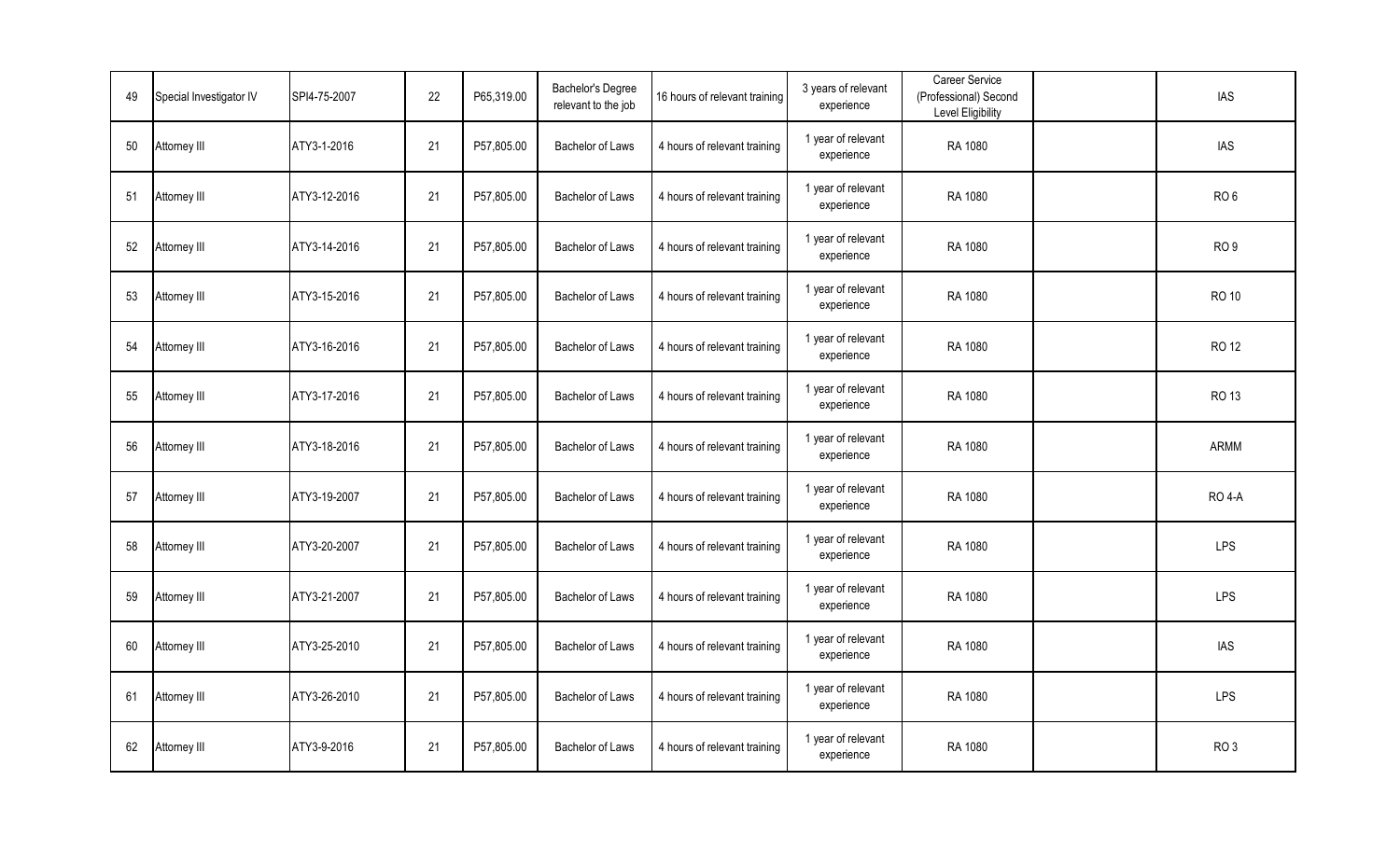| 63 | Admin Officer V (Admin<br>Officer III)   | ADOF5-16-2007          | 18 | P40,637.00 | Bachelor's Degree                        | 8 hours of relevant Training | 2 years of relevant<br>experience | <b>Career Service</b><br>(Professional) Second<br><b>Level Eligibility</b> |              | <b>AHRS</b>     |
|----|------------------------------------------|------------------------|----|------------|------------------------------------------|------------------------------|-----------------------------------|----------------------------------------------------------------------------|--------------|-----------------|
| 64 | Admin Officer V (Supply<br>Officer III)  | ADOF5-34-2007          | 18 | P40.637.00 | Bachelor's Degree                        | 8 hours of relevant Training | 2 years of relevant<br>experience | Career Service<br>(Professional) Second<br>Level Eligibility               |              | <b>LMS</b>      |
| 65 | Security Officer III                     | SECO3-28-2007          | 18 | P40,637.00 | Bachelor's Degree<br>relevant to the job | 8 hours of relevant training | 2 years of relevant<br>experience | Career Service<br>(Professional) Second<br>Level Eligibility               |              | RO <sub>9</sub> |
| 66 | Admin Officer IV (HRMO II)               | ADOF4-29-2007          | 15 | P30,531.00 | Bachelor's Degree<br>relevant to the job | 4 hours of relevant training | 1 year of relevant<br>experience  | Career Service<br>(Professional) Second<br><b>Level Eligibility</b>        |              | <b>AHRS</b>     |
| 67 | Chemist II                               | CMT2-76-2007           | 15 | P30,531.00 | Bachelor's Degree in<br>Chemistry        | 4 hours of relevant training | 1 year of relevant<br>experience  | RA 1080                                                                    |              | <b>LS</b>       |
| 68 | Chemist II                               | CMT2-86-2007           | 15 | P30,531.00 | Bachelor's Degree in<br>Chemistry        | 4 hours of relevant training | 1 year of relevant<br>experience  | RA 1080                                                                    |              | CAR             |
| 69 | Dangerous Drugs<br>Regulation Officer II | DDRO2-29-2007          | 15 | P30,531.00 | Bachelor's Degree<br>relevant to the job | 4 hours of relevant training | 1 year of relevant<br>experience  | Career Service<br>(Professional) Second<br><b>Level Eligibility</b>        |              | <b>RO 4-A</b>   |
| 70 | Internal Auditor II                      | IAUD2-33-2007          | 15 | P30,531.00 | Bachelor's Degree<br>relevant to the job | 4 hours of relevant training | 1 year of relevant<br>experience  | Career Service<br>(Professional) Second<br>Level Eligibility               |              | ODG             |
| 71 | Intelligence Officer II                  | <b>INTEL02-10-2019</b> | 15 | P30,531.00 | Bachelor's Degree                        | 4 hours of relevant training | 1 years of relevant<br>experience | <b>Career Service</b><br>(Professional) Second<br>Level Eligibility        | <b>DEOBC</b> | <b>RO 13</b>    |
| 72 | Intelligence Officer II                  | INTEL02-102-2018       | 15 | P30,531.00 | Bachelor's Degree                        | 4 hours of relevant training | 1 years of relevant<br>experience | Career Service<br>(Professional) Second<br>Level Eligibility               | <b>DEOBC</b> | RO <sub>8</sub> |
| 73 | Intelligence Officer II                  | INTEL02-103-2018       | 15 | P30,531.00 | Bachelor's Degree                        | 4 hours of relevant training | 1 years of relevant<br>experience | Career Service<br>(Professional) Second<br>Level Eligibility               | <b>DEOBC</b> | RO <sub>8</sub> |
| 74 | Intelligence Officer II                  | INTEL02-104-2018       | 15 | P30,531.00 | Bachelor's Degree                        | 4 hours of relevant training | 1 years of relevant<br>experience | Career Service<br>(Professional) Second<br>Level Eligibility               | <b>DEOBC</b> | RO <sub>8</sub> |
| 75 | Intelligence Officer II                  | INTEL02-11-2019        | 15 | P30,531.00 | Bachelor's Degree                        | 4 hours of relevant training | 1 years of relevant<br>experience | <b>Career Service</b><br>(Professional) Second<br>Level Eligibility        | DEOBC        | <b>RO 13</b>    |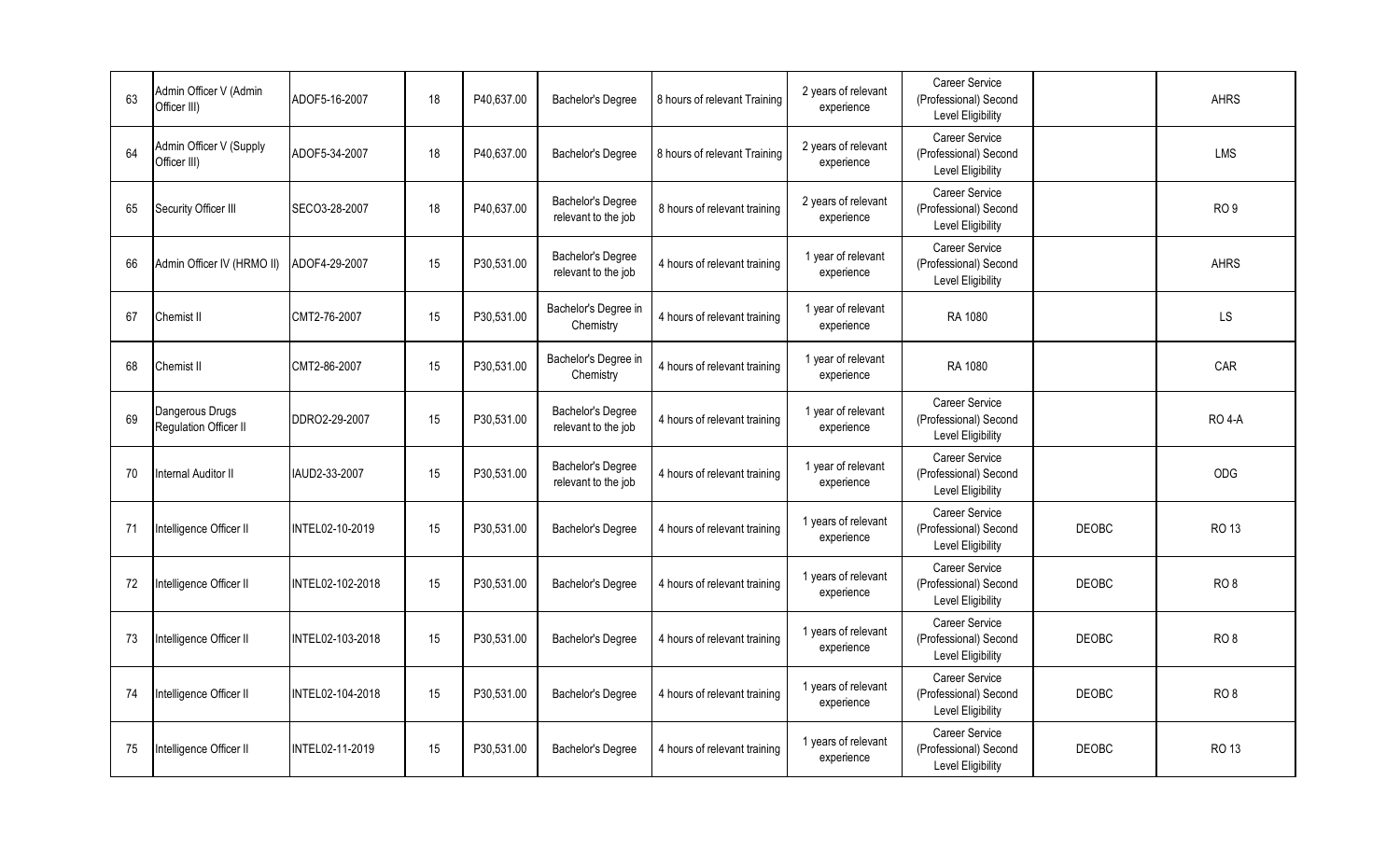| 76 | Intelligence Officer II | INTEL02-112-2018       | 15 | P30,531.00 | Bachelor's Degree | 4 hours of relevant training | 1 years of relevant<br>experience | Career Service<br>(Professional) Second<br><b>Level Eligibility</b> | <b>DEOBC</b> | RO <sub>8</sub> |
|----|-------------------------|------------------------|----|------------|-------------------|------------------------------|-----------------------------------|---------------------------------------------------------------------|--------------|-----------------|
| 77 | Intelligence Officer II | INTEL02-118-2018       | 15 | P30,531.00 | Bachelor's Degree | 4 hours of relevant training | 1 years of relevant<br>experience | Career Service<br>(Professional) Second<br>Level Eligibility        | <b>DEOBC</b> | RO <sub>9</sub> |
| 78 | Intelligence Officer II | INTEL02-12-2019        | 15 | P30,531.00 | Bachelor's Degree | 4 hours of relevant training | 1 years of relevant<br>experience | <b>Career Service</b><br>(Professional) Second<br>Level Eligibility | <b>DEOBC</b> | <b>RO 13</b>    |
| 79 | Intelligence Officer II | <b>INTEL02-13-2019</b> | 15 | P30,531.00 | Bachelor's Degree | 4 hours of relevant training | 1 years of relevant<br>experience | Career Service<br>(Professional) Second<br><b>Level Eligibility</b> | <b>DEOBC</b> | <b>RO 12</b>    |
| 80 | Intelligence Officer II | INTEL02-14-2007        | 15 | P30,531.00 | Bachelor's Degree | 4 hours of relevant training | 1 years of relevant<br>experience | Career Service<br>(Professional) Second<br>Level Eligibility        | <b>DEOBC</b> | RO <sub>6</sub> |
| 81 | Intelligence Officer II | INTEL02-14-2019        | 15 | P30,531.00 | Bachelor's Degree | 4 hours of relevant training | 1 years of relevant<br>experience | Career Service<br>(Professional) Second<br>Level Eligibility        | <b>DEOBC</b> | RO 12           |
| 82 | Intelligence Officer II | INTEL02-142-2018       | 15 | P30,531.00 | Bachelor's Degree | 4 hours of relevant training | 1 years of relevant<br>experience | Career Service<br>(Professional) Second<br>Level Eligibility        | <b>DEOBC</b> | <b>RO 12</b>    |
| 83 | Intelligence Officer II | INTEL02-146-2018       | 15 | P30,531.00 | Bachelor's Degree | 4 hours of relevant training | 1 years of relevant<br>experience | Career Service<br>(Professional) Second<br>Level Eligibility        | <b>DEOBC</b> | <b>RO 12</b>    |
| 84 | Intelligence Officer II | INTEL02-155-2018       | 15 | P30,531.00 | Bachelor's Degree | 4 hours of relevant training | 1 years of relevant<br>experience | Career Service<br>(Professional) Second<br>Level Eligibility        | <b>DEOBC</b> | <b>RO 13</b>    |
| 85 | Intelligence Officer II | INTEL02-157-2018       | 15 | P30,531.00 | Bachelor's Degree | 4 hours of relevant training | 1 years of relevant<br>experience | Career Service<br>(Professional) Second<br><b>Level Eligibility</b> | <b>DEOBC</b> | <b>ARMM</b>     |
| 86 | Intelligence Officer II | INTEL02-161-2018       | 15 | P30,531.00 | Bachelor's Degree | 4 hours of relevant training | 1 years of relevant<br>experience | Career Service<br>(Professional) Second<br>Level Eligibility        | <b>DEOBC</b> | ARMM            |
| 87 | Intelligence Officer II | INTEL02-165-2018       | 15 | P30,531.00 | Bachelor's Degree | 4 hours of relevant training | 1 years of relevant<br>experience | Career Service<br>(Professional) Second<br>Level Eligibility        | <b>DEOBC</b> | <b>ARMM</b>     |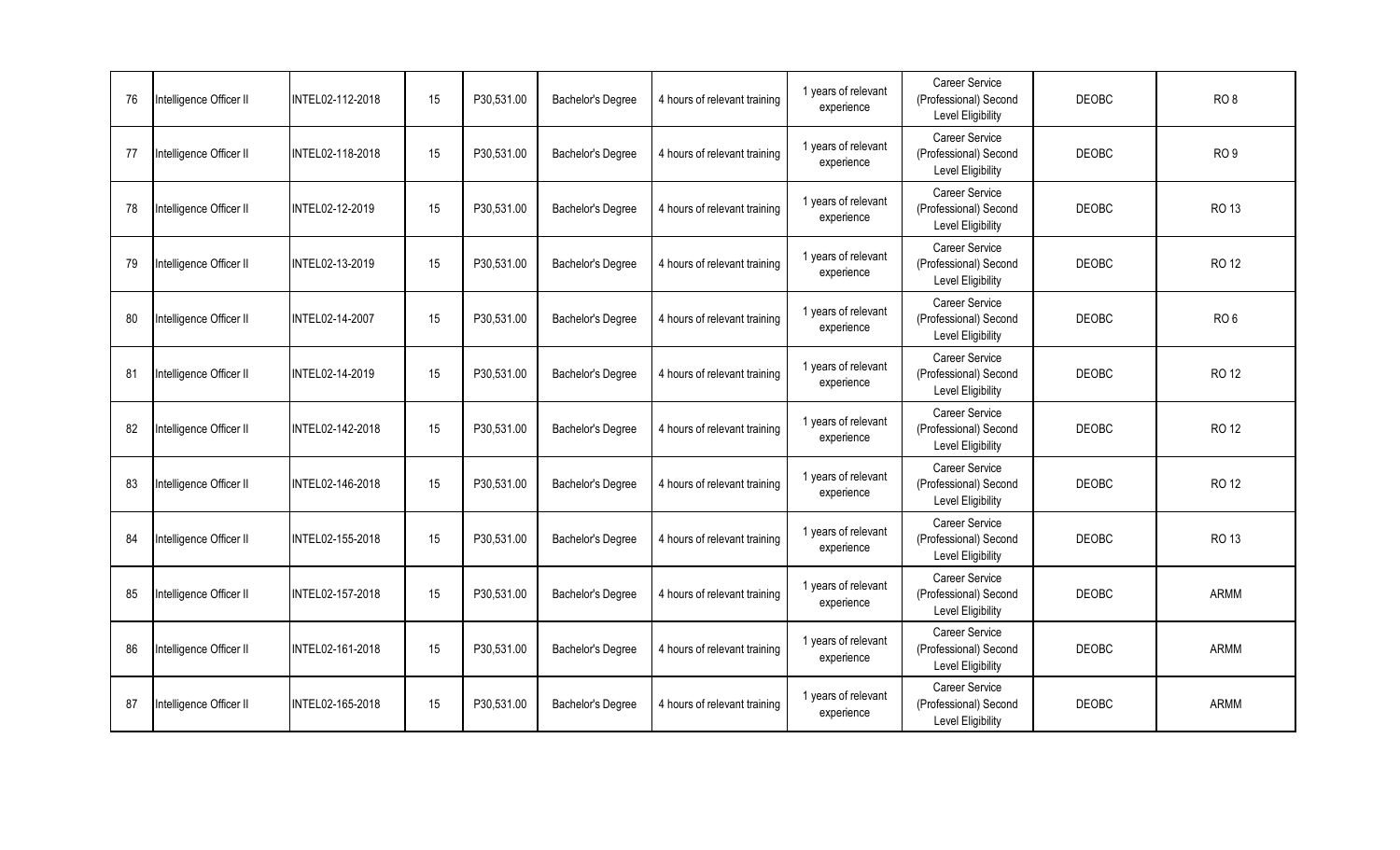| 88 | Intelligence Officer II | INTEL02-167-2018 | 15 | P30,531.00 | Bachelor's Degree | 4 hours of relevant training | 1 years of relevant<br>experience | Career Service<br>(Professional) Second<br><b>Level Eligibility</b> | <b>DEOBC</b> | CAR             |
|----|-------------------------|------------------|----|------------|-------------------|------------------------------|-----------------------------------|---------------------------------------------------------------------|--------------|-----------------|
| 89 | Intelligence Officer II | INTEL02-168-2018 | 15 | P30,531.00 | Bachelor's Degree | 4 hours of relevant training | 1 years of relevant<br>experience | Career Service<br>(Professional) Second<br>Level Eligibility        | <b>DEOBC</b> | CAR             |
| 90 | Intelligence Officer II | INTEL02-171-2018 | 15 | P30,531.00 | Bachelor's Degree | 4 hours of relevant training | 1 years of relevant<br>experience | <b>Career Service</b><br>(Professional) Second<br>Level Eligibility | <b>DEOBC</b> | CAR             |
| 91 | Intelligence Officer II | INTEL02-174-2018 | 15 | P30,531.00 | Bachelor's Degree | 4 hours of relevant training | 1 years of relevant<br>experience | Career Service<br>(Professional) Second<br><b>Level Eligibility</b> | <b>DEOBC</b> | CAR             |
| 92 | Intelligence Officer II | INTEL02-177-2018 | 15 | P30,531.00 | Bachelor's Degree | 4 hours of relevant training | 1 years of relevant<br>experience | Career Service<br>(Professional) Second<br>Level Eligibility        | <b>DEOBC</b> | CAR             |
| 93 | Intelligence Officer II | INTEL02-179-2018 | 15 | P30,531.00 | Bachelor's Degree | 4 hours of relevant training | 1 years of relevant<br>experience | Career Service<br>(Professional) Second<br>Level Eligibility        | <b>DEOBC</b> | RO-NCR          |
| 94 | Intelligence Officer II | INTEL02-188-2018 | 15 | P30,531.00 | Bachelor's Degree | 4 hours of relevant training | 1 years of relevant<br>experience | Career Service<br>(Professional) Second<br>Level Eligibility        | <b>DEOBC</b> | RO-NCR          |
| 95 | Intelligence Officer II | INTEL02-24-2018  | 15 | P30,531.00 | Bachelor's Degree | 4 hours of relevant training | 1 years of relevant<br>experience | Career Service<br>(Professional) Second<br>Level Eligibility        | <b>DEOBC</b> | RO <sub>1</sub> |
| 96 | Intelligence Officer II | INTEL02-26-2018  | 15 | P30,531.00 | Bachelor's Degree | 4 hours of relevant training | 1 years of relevant<br>experience | Career Service<br>(Professional) Second<br>Level Eligibility        | <b>DEOBC</b> | RO <sub>2</sub> |
| 97 | Intelligence Officer II | INTEL02-30-2018  | 15 | P30,531.00 | Bachelor's Degree | 4 hours of relevant training | 1 years of relevant<br>experience | Career Service<br>(Professional) Second<br><b>Level Eligibility</b> | <b>DEOBC</b> | RO <sub>2</sub> |
| 98 | Intelligence Officer II | INTEL02-52-2018  | 15 | P30,531.00 | Bachelor's Degree | 4 hours of relevant training | 1 years of relevant<br>experience | Career Service<br>(Professional) Second<br>Level Eligibility        | <b>DEOBC</b> | <b>RO 4-A</b>   |
| 99 | Intelligence Officer II | INTEL02-57-2007  | 15 | P30,531.00 | Bachelor's Degree | 4 hours of relevant training | 1 years of relevant<br>experience | Career Service<br>(Professional) Second<br>Level Eligibility        | <b>DEOBC</b> | RO <sub>3</sub> |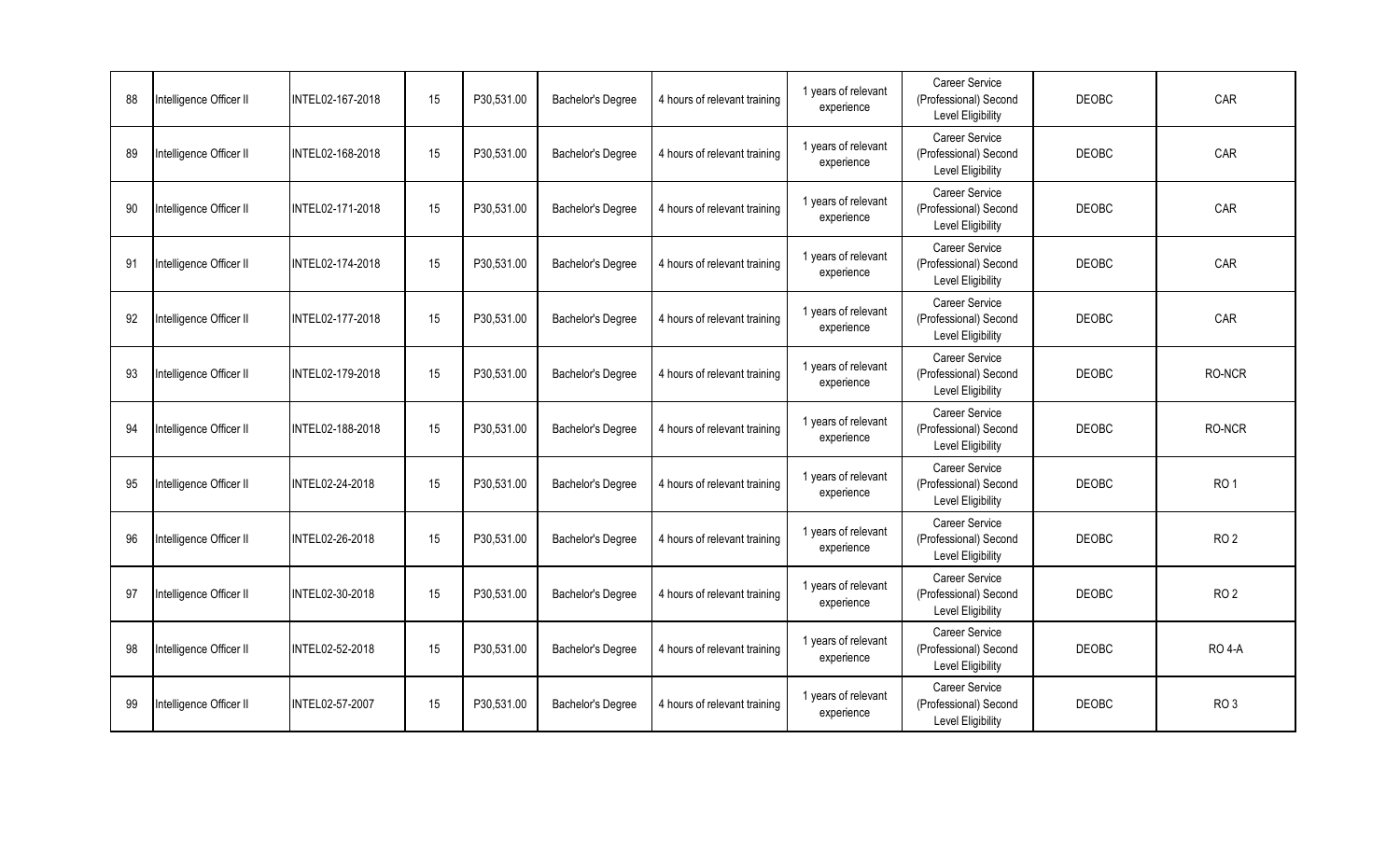| 100 | Intelligence Officer II | INTEL02-60-2019        | 15 | P30,531.00 | Bachelor's Degree | 4 hours of relevant training | 1 years of relevant<br>experience | Career Service<br>(Professional) Second<br><b>Level Eligibility</b> | <b>DEOBC</b> | <b>RO 13</b>    |
|-----|-------------------------|------------------------|----|------------|-------------------|------------------------------|-----------------------------------|---------------------------------------------------------------------|--------------|-----------------|
| 101 | Intelligence Officer II | INTEL02-61-2019        | 15 | P30,531.00 | Bachelor's Degree | 4 hours of relevant training | 1 years of relevant<br>experience | Career Service<br>(Professional) Second<br>Level Eligibility        | <b>DEOBC</b> | <b>RO 13</b>    |
| 102 | Intelligence Officer II | <b>INTEL02-62-2007</b> | 15 | P30,531.00 | Bachelor's Degree | 4 hours of relevant training | 1 years of relevant<br>experience | <b>Career Service</b><br>(Professional) Second<br>Level Eligibility | <b>DEOBC</b> | RO <sub>6</sub> |
| 103 | Intelligence Officer II | INTEL02-62-2019        | 15 | P30,531.00 | Bachelor's Degree | 4 hours of relevant training | 1 years of relevant<br>experience | Career Service<br>(Professional) Second<br><b>Level Eligibility</b> | <b>DEOBC</b> | RO 13           |
| 104 | Intelligence Officer II | <b>INTEL02-63-2019</b> | 15 | P30,531.00 | Bachelor's Degree | 4 hours of relevant training | 1 years of relevant<br>experience | Career Service<br>(Professional) Second<br>Level Eligibility        | <b>DEOBC</b> | <b>RO 12</b>    |
| 105 | Intelligence Officer II | INTEL02-64-2019        | 15 | P30,531.00 | Bachelor's Degree | 4 hours of relevant training | 1 years of relevant<br>experience | Career Service<br>(Professional) Second<br>Level Eligibility        | <b>DEOBC</b> | <b>RO 12</b>    |
| 106 | Intelligence Officer II | INTEL02-66-2019        | 15 | P30,531.00 | Bachelor's Degree | 4 hours of relevant training | 1 years of relevant<br>experience | Career Service<br>(Professional) Second<br>Level Eligibility        | <b>DEOBC</b> | <b>RO 11</b>    |
| 107 | Intelligence Officer II | INTEL02-67-2019        | 15 | P30,531.00 | Bachelor's Degree | 4 hours of relevant training | 1 years of relevant<br>experience | Career Service<br>(Professional) Second<br>Level Eligibility        | <b>DEOBC</b> | <b>RO 11</b>    |
| 108 | Intelligence Officer II | INTEL02-68-2018        | 15 | P30,531.00 | Bachelor's Degree | 4 hours of relevant training | 1 years of relevant<br>experience | Career Service<br>(Professional) Second<br>Level Eligibility        | <b>DEOBC</b> | <b>RO 4-B</b>   |
| 109 | Intelligence Officer II | <b>INTEL02-76-2018</b> | 15 | P30,531.00 | Bachelor's Degree | 4 hours of relevant training | 1 years of relevant<br>experience | Career Service<br>(Professional) Second<br><b>Level Eligibility</b> | <b>DEOBC</b> | RO <sub>5</sub> |
| 110 | Intelligence Officer II | INTEL02-94-2018        | 15 | P30,531.00 | Bachelor's Degree | 4 hours of relevant training | 1 years of relevant<br>experience | Career Service<br>(Professional) Second<br>Level Eligibility        | <b>DEOBC</b> | RO <sub>7</sub> |
| 111 | Intelligence Officer II | INTEL02-95-2018        | 15 | P30,531.00 | Bachelor's Degree | 4 hours of relevant training | 1 years of relevant<br>experience | Career Service<br>(Professional) Second<br>Level Eligibility        | <b>DEOBC</b> | RO <sub>7</sub> |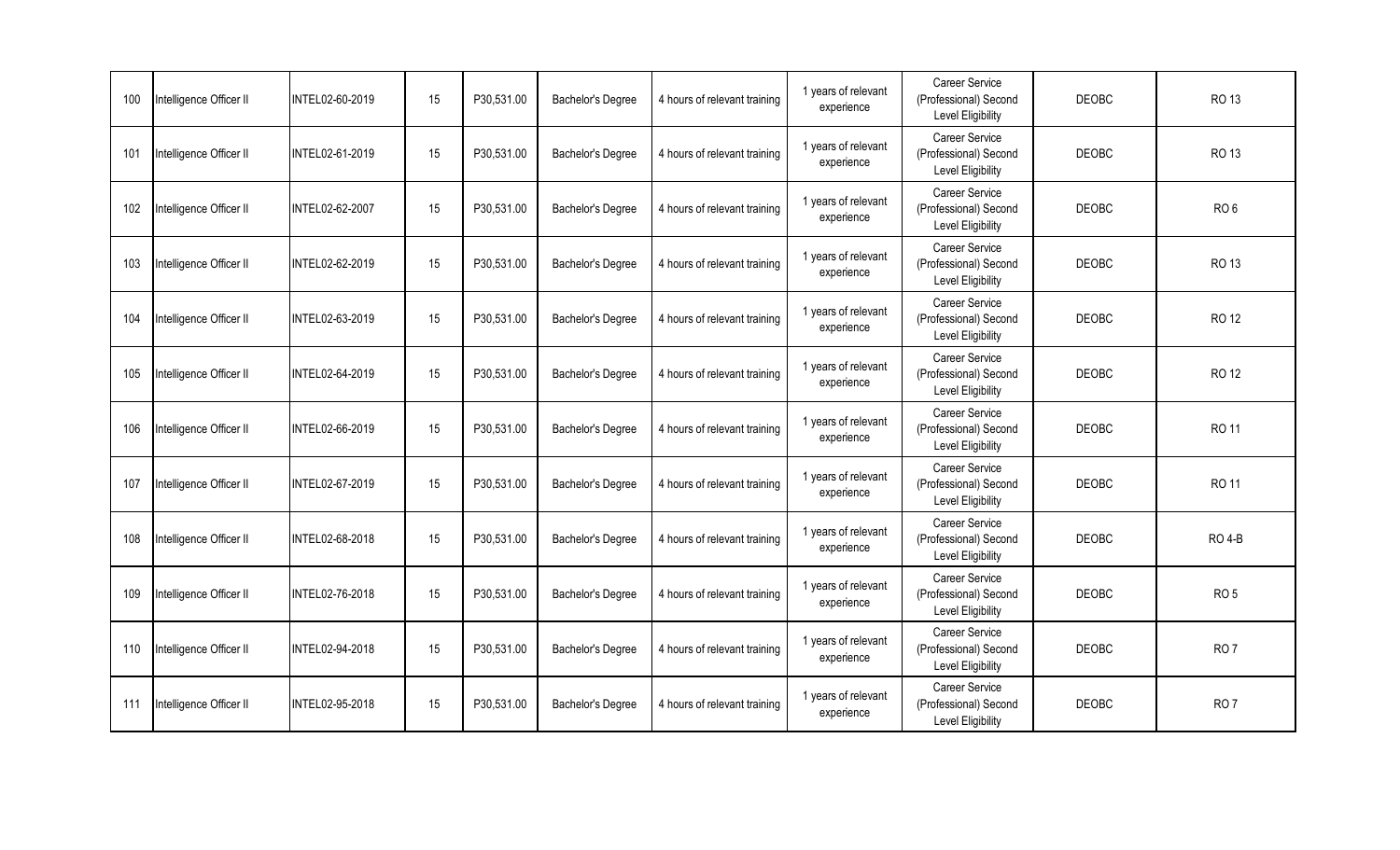| 112 | Intelligence Officer II     | <b>INTEL02-97-2018</b> | 15 | P30,531.00 | Bachelor's Degree                 | 4 hours of relevant training | 1 years of relevant<br>experience | Career Service<br>(Professional) Second<br>Level Eligibility | <b>DEOBC</b> | RO <sub>7</sub> |
|-----|-----------------------------|------------------------|----|------------|-----------------------------------|------------------------------|-----------------------------------|--------------------------------------------------------------|--------------|-----------------|
| 113 | Project Development Officer | PDO2-33-2007           | 15 | P30,531.00 | Bachelor's Degree                 | 4 hours of relevant training | 1 years of relevant<br>experience | Career Service<br>(Professional) Second<br>Level Eligibility |              | POS             |
| 114 | Special Investigator II     | SPI2-21-2007           | 15 | P30,531.00 | Bachelor's Degree                 | 4 hours of relevant training | 1 years of relevant<br>experience | Career Service<br>(Professional) Second<br>Level Eligibility | <b>DEOBC</b> | <b>RO 11</b>    |
| 115 | Special Investigator II     | SPI2-34-2007           | 15 | P30,531.00 | Bachelor's Degree                 | 4 hours of relevant training | 1 years of relevant<br>experience | Career Service<br>(Professional) Second<br>Level Eligibility | <b>DEOBC</b> | <b>RO 4-A</b>   |
| 116 | Admin Officer II (HRMO I)   | ADOF2-4-2007           | 11 | P20,754.00 | Bachelor's Degree                 | None Required                | None Required                     | Career Service<br>(Professional) Second<br>Level Eligibility |              | <b>AHRS</b>     |
| 117 | Chemist I                   | CMT1-112-2007          | 11 | P20,754.00 | Bachelor's Degree in<br>Chemistry | None Required                | None Required                     | RA 1080                                                      |              | RO <sub>8</sub> |
| 118 | Chemist I                   | CMT1-78-2007           | 11 | P20,754.00 | Bachelor's Degree in<br>Chemistry | None Required                | None Required                     | RA 1080                                                      |              | LS              |
| 119 | Chemist I                   | CMT1-79-2007           | 11 | P20,754.00 | Bachelor's Degree in<br>Chemistry | None Required                | None Required                     | RA 1080                                                      |              | LS              |
| 120 | Chemist I                   | CMT1-81-2007           | 11 | P20,754.00 | Bachelor's Degree in<br>Chemistry | None Required                | None Required                     | RA 1080                                                      |              | <b>LS</b>       |
| 121 | Chemist I                   | CMT1-82-2007           | 11 | P20,754.00 | Bachelor's Degree in<br>Chemistry | None Required                | None Required                     | RA 1080                                                      |              | LS              |
| 122 | Chemist I                   | CMT1-92-2007           | 11 | P20,754.00 | Bachelor's Degree in<br>Chemistry | None Required                | None Required                     | RA 1080                                                      |              | RO <sub>2</sub> |
| 123 | Chemist I                   | CMT1-96-2007           | 11 | P20,754.00 | Bachelor's Degree in<br>Chemistry | None Required                | None Required                     | RA 1080                                                      |              | RO <sub>2</sub> |
| 124 | Chemist I                   | CMT1-98-2007           | 11 | P20,754.00 | Bachelor's Degree in<br>Chemistry | None Required                | None Required                     | RA 1080                                                      |              | RO <sub>3</sub> |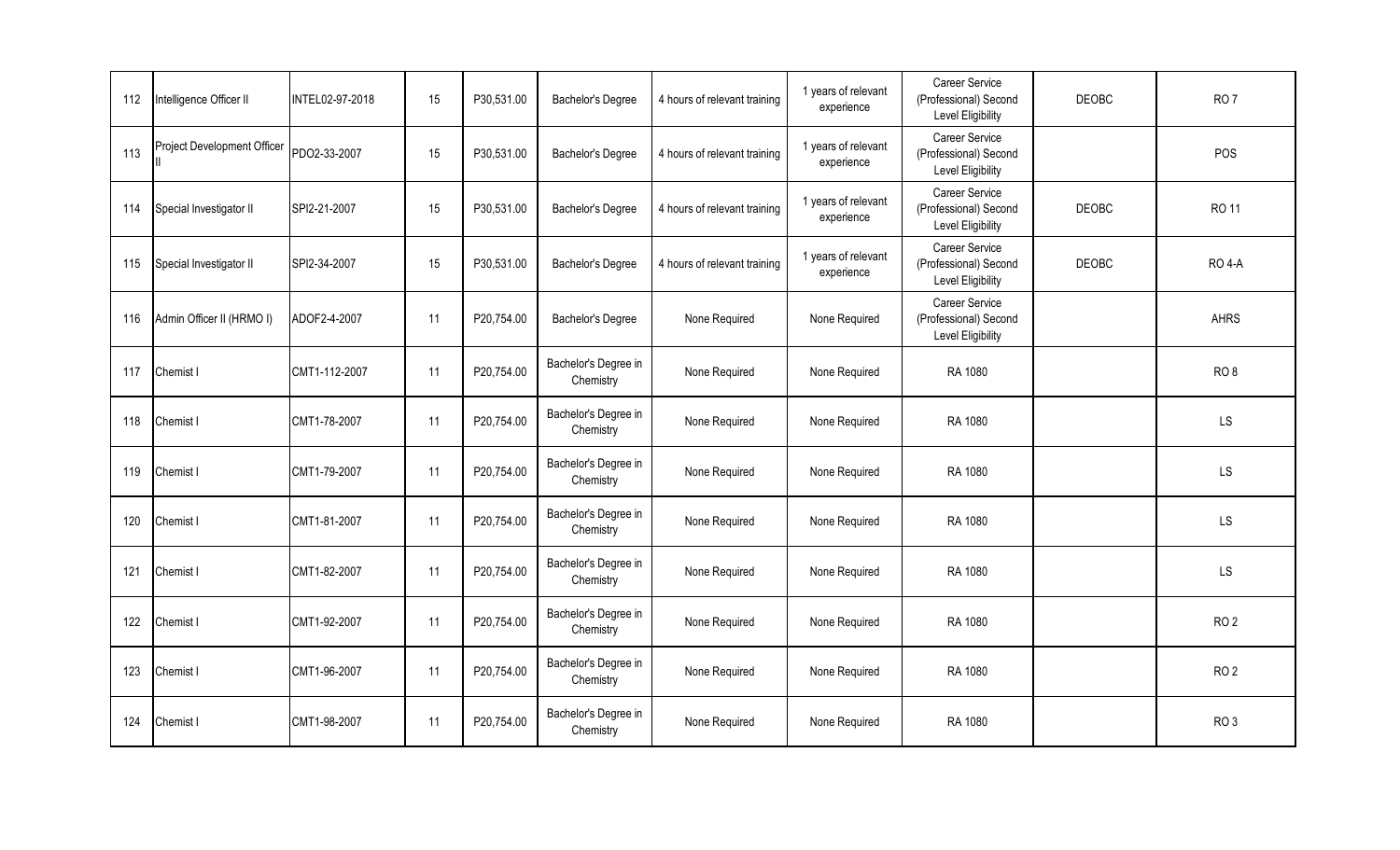| 125 | Intelligence Officer I | INTEL01-103-2015      | 11 | P20,754.00 | Bachelor's Degree | None Required | None Required | <b>Career Service</b><br>(Professional) Second<br>Level Eligibility | <b>RO 11</b> |
|-----|------------------------|-----------------------|----|------------|-------------------|---------------|---------------|---------------------------------------------------------------------|--------------|
| 126 | Intelligence Officer I | INTEL01-104-2015      | 11 | P20,754.00 | Bachelor's Degree | None Required | None Required | Career Service<br>(Professional) Second<br><b>Level Eligibility</b> | <b>RO 11</b> |
| 127 | Intelligence Officer I | INTEL01-108-2015      | 11 | P20,754.00 | Bachelor's Degree | None Required | None Required | Career Service<br>(Professional) Second<br><b>Level Eligibility</b> | <b>RO 11</b> |
| 128 | Intelligence Officer I | INTEL01-114-2015      | 11 | P20,754.00 | Bachelor's Degree | None Required | None Required | Career Service<br>(Professional) Second<br>Level Eligibility        | <b>RO 11</b> |
| 129 | Intelligence Officer I | INTEL01-115-2015      | 11 | P20,754.00 | Bachelor's Degree | None Required | None Required | Career Service<br>(Professional) Second<br>Level Eligibility        | <b>RO 11</b> |
| 130 | Intelligence Officer I | INTEL01-116-2015      | 11 | P20,754.00 | Bachelor's Degree | None Required | None Required | Career Service<br>(Professional) Second<br>Level Eligibility        | <b>RO 11</b> |
| 131 | Intelligence Officer I | INTEL01-117-2015      | 11 | P20,754.00 | Bachelor's Degree | None Required | None Required | Career Service<br>(Professional) Second<br>Level Eligibility        | <b>RO 11</b> |
| 132 | Intelligence Officer I | <b>INTEL01-1-2015</b> | 11 | P20,754.00 | Bachelor's Degree | None Required | None Required | Career Service<br>(Professional) Second<br>Level Eligibility        | RO-NCR       |
| 133 | Intelligence Officer I | INTEL01-127-2015      | 11 | P20,754.00 | Bachelor's Degree | None Required | None Required | Career Service<br>(Professional) Second<br><b>Level Eligibility</b> | <b>RO 10</b> |
| 134 | Intelligence Officer I | INTEL01-130-2015      | 11 | P20,754.00 | Bachelor's Degree | None Required | None Required | Career Service<br>(Professional) Second<br><b>Level Eligibility</b> | <b>RO 10</b> |
| 135 | Intelligence Officer I | INTEL01-131-2015      | 11 | P20,754.00 | Bachelor's Degree | None Required | None Required | Career Service<br>(Professional) Second<br>Level Eligibility        | <b>RO 10</b> |
| 136 | Intelligence Officer I | INTEL01-13-2015       | 11 | P20,754.00 | Bachelor's Degree | None Required | None Required | Career Service<br>(Professional) Second<br>Level Eligibility        | RO-NCR       |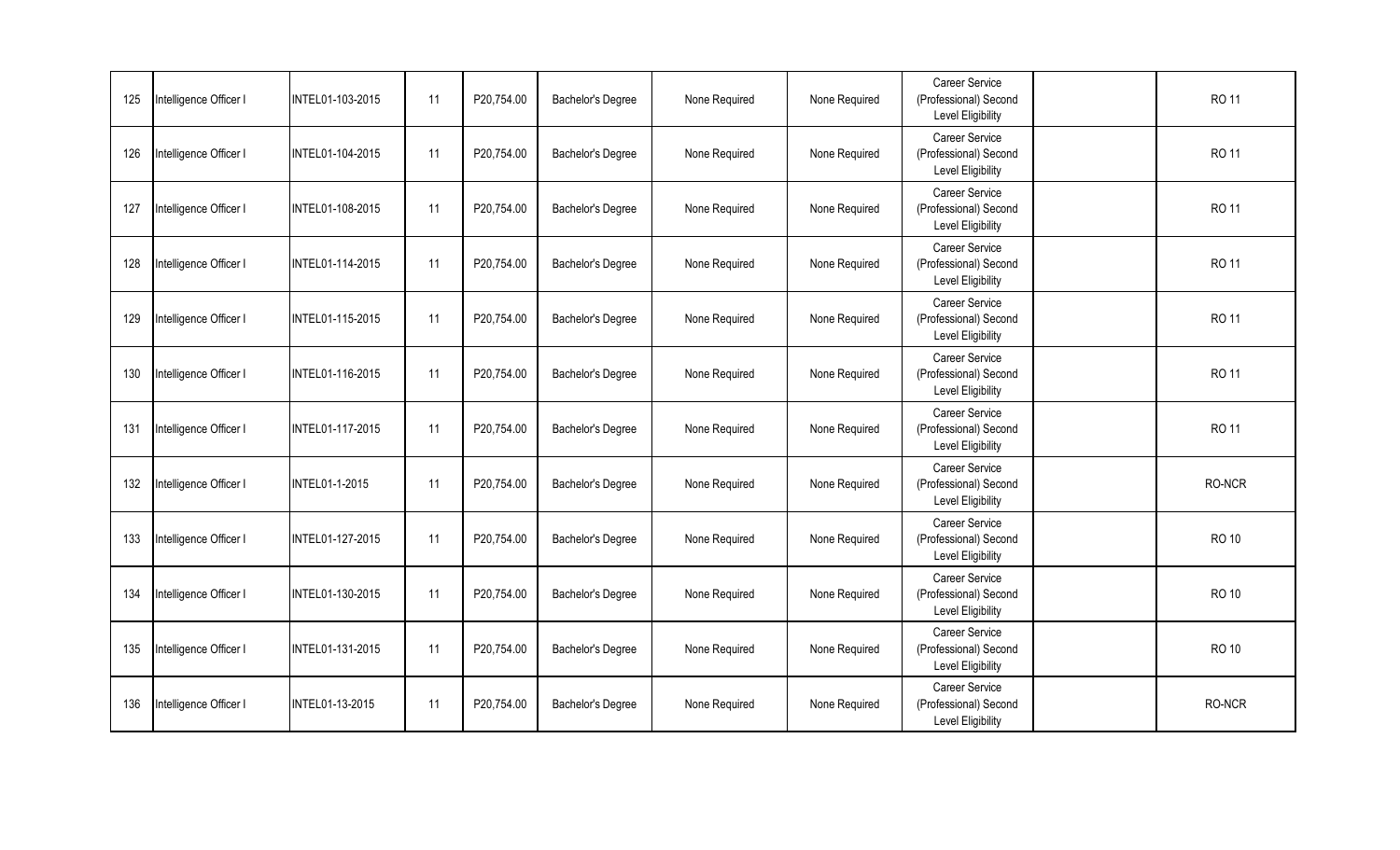| 137 | Intelligence Officer I | INTEL01-133-2015 | 11 | P20,754.00 | Bachelor's Degree | None Required | None Required | <b>Career Service</b><br>(Professional) Second<br>Level Eligibility | <b>RO 10</b>    |
|-----|------------------------|------------------|----|------------|-------------------|---------------|---------------|---------------------------------------------------------------------|-----------------|
| 138 | Intelligence Officer I | INTEL01-16-2015  | 11 | P20,754.00 | Bachelor's Degree | None Required | None Required | Career Service<br>(Professional) Second<br><b>Level Eligibility</b> | RO-NCR          |
| 139 | Intelligence Officer I | INTEL01-175-2015 | 11 | P20,754.00 | Bachelor's Degree | None Required | None Required | Career Service<br>(Professional) Second<br><b>Level Eligibility</b> | RO <sub>8</sub> |
| 140 | Intelligence Officer I | INTEL01-176-2015 | 11 | P20,754.00 | Bachelor's Degree | None Required | None Required | Career Service<br>(Professional) Second<br>Level Eligibility        | RO <sub>8</sub> |
| 141 | Intelligence Officer I | INTEL01-178-2015 | 11 | P20,754.00 | Bachelor's Degree | None Required | None Required | Career Service<br>(Professional) Second<br><b>Level Eligibility</b> | RO <sub>8</sub> |
| 142 | Intelligence Officer I | INTEL01-179-2015 | 11 | P20,754.00 | Bachelor's Degree | None Required | None Required | Career Service<br>(Professional) Second<br>Level Eligibility        | RO <sub>8</sub> |
| 143 | Intelligence Officer I | INTEL01-181-2015 | 11 | P20,754.00 | Bachelor's Degree | None Required | None Required | Career Service<br>(Professional) Second<br>Level Eligibility        | RO <sub>8</sub> |
| 144 | Intelligence Officer I | INTEL01-19-2015  | 11 | P20,754.00 | Bachelor's Degree | None Required | None Required | Career Service<br>(Professional) Second<br>Level Eligibility        | RO-NCR          |
| 145 | Intelligence Officer I | INTEL01-193-2015 | 11 | P20,754.00 | Bachelor's Degree | None Required | None Required | Career Service<br>(Professional) Second<br><b>Level Eligibility</b> | RO <sub>7</sub> |
| 146 | Intelligence Officer I | INTEL01-196-2015 | 11 | P20,754.00 | Bachelor's Degree | None Required | None Required | Career Service<br>(Professional) Second<br><b>Level Eligibility</b> | RO <sub>7</sub> |
| 147 | Intelligence Officer I | INTEL01-199-2015 | 11 | P20,754.00 | Bachelor's Degree | None Required | None Required | Career Service<br>(Professional) Second<br>Level Eligibility        | <b>RO7</b>      |
| 148 | Intelligence Officer I | INTEL01-200-2015 | 11 | P20,754.00 | Bachelor's Degree | None Required | None Required | Career Service<br>(Professional) Second<br><b>Level Eligibility</b> | RO <sub>7</sub> |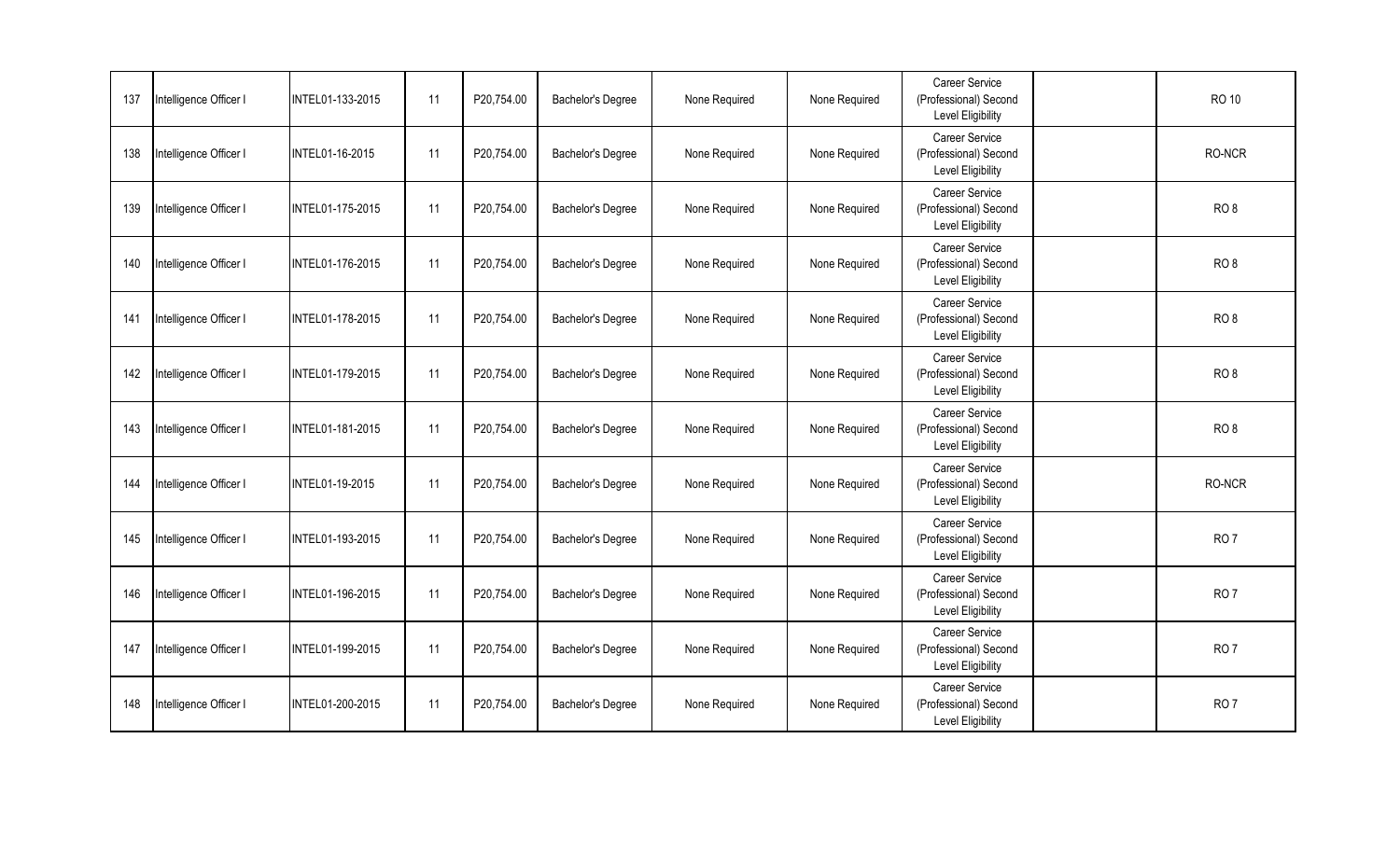| 149 | Intelligence Officer I | INTEL01-202-2015 | 11 | P20,754.00 | Bachelor's Degree | None Required | None Required | <b>Career Service</b><br>(Professional) Second<br><b>Level Eligibility</b> | RO <sub>7</sub> |
|-----|------------------------|------------------|----|------------|-------------------|---------------|---------------|----------------------------------------------------------------------------|-----------------|
| 150 | Intelligence Officer I | INTEL01-203-2015 | 11 | P20,754.00 | Bachelor's Degree | None Required | None Required | Career Service<br>(Professional) Second<br>Level Eligibility               | RO <sub>7</sub> |
| 151 | Intelligence Officer I | INTEL01-205-2015 | 11 | P20,754.00 | Bachelor's Degree | None Required | None Required | Career Service<br>(Professional) Second<br><b>Level Eligibility</b>        | RO <sub>7</sub> |
| 152 | Intelligence Officer I | INTEL01-208-2015 | 11 | P20,754.00 | Bachelor's Degree | None Required | None Required | Career Service<br>(Professional) Second<br>Level Eligibility               | RO <sub>7</sub> |
| 153 | Intelligence Officer I | INTEL01-214-2015 | 11 | P20,754.00 | Bachelor's Degree | None Required | None Required | Career Service<br>(Professional) Second<br>Level Eligibility               | RO <sub>7</sub> |
| 154 | Intelligence Officer I | INTEL01-216-2015 | 11 | P20,754.00 | Bachelor's Degree | None Required | None Required | Career Service<br>(Professional) Second<br>Level Eligibility               | RO <sub>7</sub> |
| 155 | Intelligence Officer I | INTEL01-217-2015 | 11 | P20,754.00 | Bachelor's Degree | None Required | None Required | Career Service<br>(Professional) Second<br>Level Eligibility               | RO <sub>6</sub> |
| 156 | Intelligence Officer I | INTEL01-218-2015 | 11 | P20,754.00 | Bachelor's Degree | None Required | None Required | Career Service<br>(Professional) Second<br><b>Level Eligibility</b>        | RO <sub>6</sub> |
| 157 | Intelligence Officer I | INTEL01-224-2007 | 11 | P20,754.00 | Bachelor's Degree | None Required | None Required | Career Service<br>(Professional) Second<br><b>Level Eligibility</b>        | RO <sub>6</sub> |
| 158 | Intelligence Officer I | INTEL01-23-2007  | 11 | P20,754.00 | Bachelor's Degree | None Required | None Required | Career Service<br>(Professional) Second<br><b>Level Eligibility</b>        | <b>RO 11</b>    |
| 159 | Intelligence Officer I | INTEL01-234-2015 | 11 | P20,754.00 | Bachelor's Degree | None Required | None Required | Career Service<br>(Professional) Second<br><b>Level Eligibility</b>        | RO <sub>6</sub> |
| 160 | Intelligence Officer I | INTEL01-235-2015 | 11 | P20,754.00 | Bachelor's Degree | None Required | None Required | Career Service<br>(Professional) Second<br>Level Eligibility               | RO <sub>6</sub> |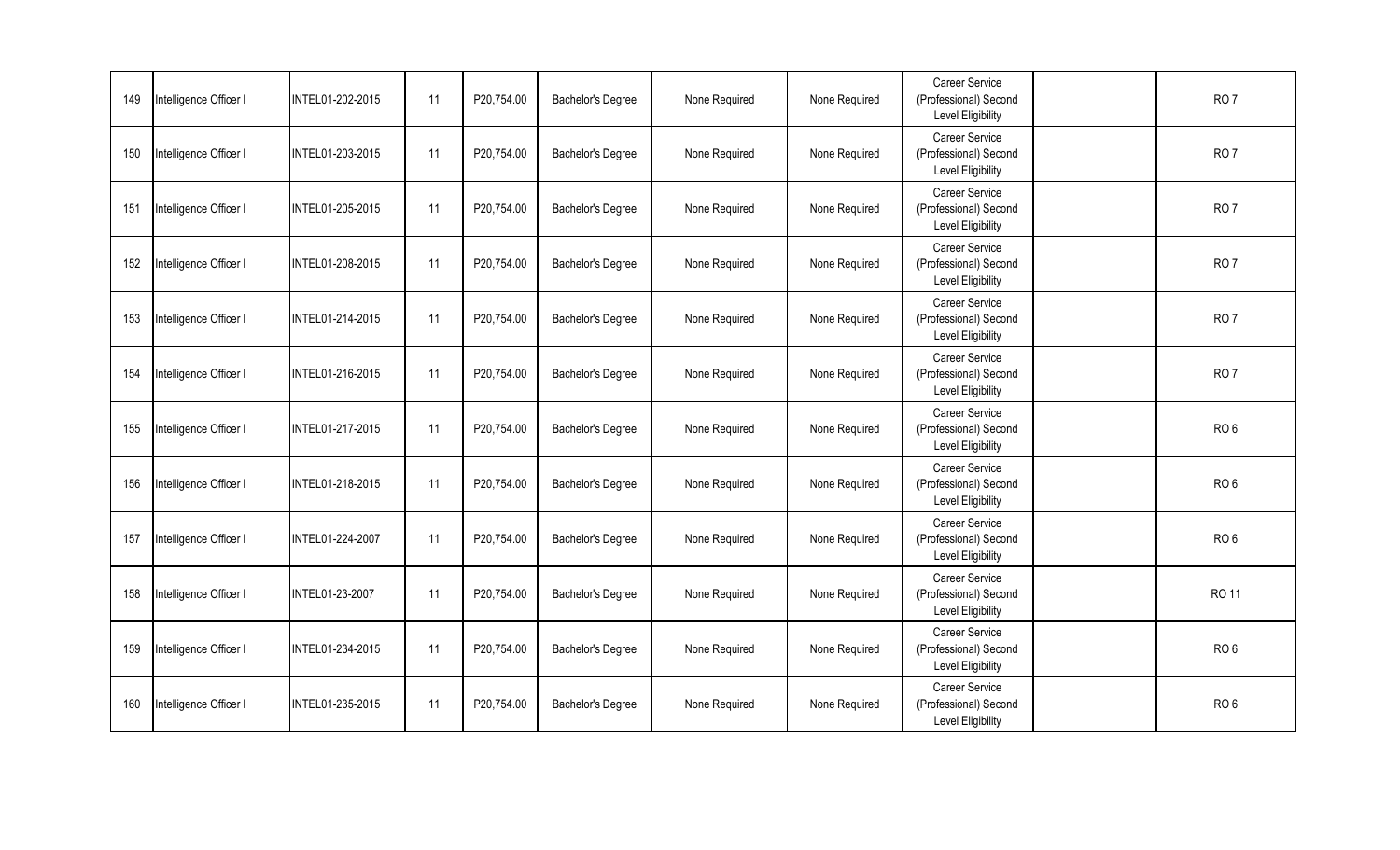| 161 | Intelligence Officer I | INTEL01-240-2015 | 11 | P20,754.00 | Bachelor's Degree | None Required | None Required | <b>Career Service</b><br>(Professional) Second<br>Level Eligibility | RO <sub>5</sub> |
|-----|------------------------|------------------|----|------------|-------------------|---------------|---------------|---------------------------------------------------------------------|-----------------|
| 162 | Intelligence Officer I | INTEL01-24-2015  | 11 | P20,754.00 | Bachelor's Degree | None Required | None Required | Career Service<br>(Professional) Second<br><b>Level Eligibility</b> | RO-NCR          |
| 163 | Intelligence Officer I | INTEL01-259-2007 | 11 | P20,754.00 | Bachelor's Degree | None Required | None Required | Career Service<br>(Professional) Second<br><b>Level Eligibility</b> | <b>RO 4-A</b>   |
| 164 | Intelligence Officer I | INTEL01-265-2015 | 11 | P20,754.00 | Bachelor's Degree | None Required | None Required | Career Service<br>(Professional) Second<br>Level Eligibility        | <b>RO 4-B</b>   |
| 165 | Intelligence Officer I | INTEL01-268-2007 | 11 | P20,754.00 | Bachelor's Degree | None Required | None Required | Career Service<br>(Professional) Second<br><b>Level Eligibility</b> | <b>RO 4-A</b>   |
| 166 | Intelligence Officer I | INTEL01-269-2015 | 11 | P20,754.00 | Bachelor's Degree | None Required | None Required | Career Service<br>(Professional) Second<br>Level Eligibility        | <b>RO 4-B</b>   |
| 167 | Intelligence Officer I | INTEL01-27-2015  | 11 | P20,754.00 | Bachelor's Degree | None Required | None Required | Career Service<br>(Professional) Second<br>Level Eligibility        | RO-NCR          |
| 168 | Intelligence Officer I | INTEL01-290-2015 | 11 | P20,754.00 | Bachelor's Degree | None Required | None Required | Career Service<br>(Professional) Second<br><b>Level Eligibility</b> | <b>RO 4-A</b>   |
| 169 | Intelligence Officer I | INTEL01-296-2007 | 11 | P20,754.00 | Bachelor's Degree | None Required | None Required | Career Service<br>(Professional) Second<br><b>Level Eligibility</b> | <b>RO 13</b>    |
| 170 | Intelligence Officer I | INTEL01-297-2007 | 11 | P20,754.00 | Bachelor's Degree | None Required | None Required | Career Service<br>(Professional) Second<br><b>Level Eligibility</b> | <b>RO 13</b>    |
| 171 | Intelligence Officer I | INTEL01-297-2015 | 11 | P20,754.00 | Bachelor's Degree | None Required | None Required | Career Service<br>(Professional) Second<br>Level Eligibility        | <b>RO 4-A</b>   |
| 172 | Intelligence Officer I | INTEL01-300-2015 | 11 | P20,754.00 | Bachelor's Degree | None Required | None Required | Career Service<br>(Professional) Second<br>Level Eligibility        | <b>RO 4-A</b>   |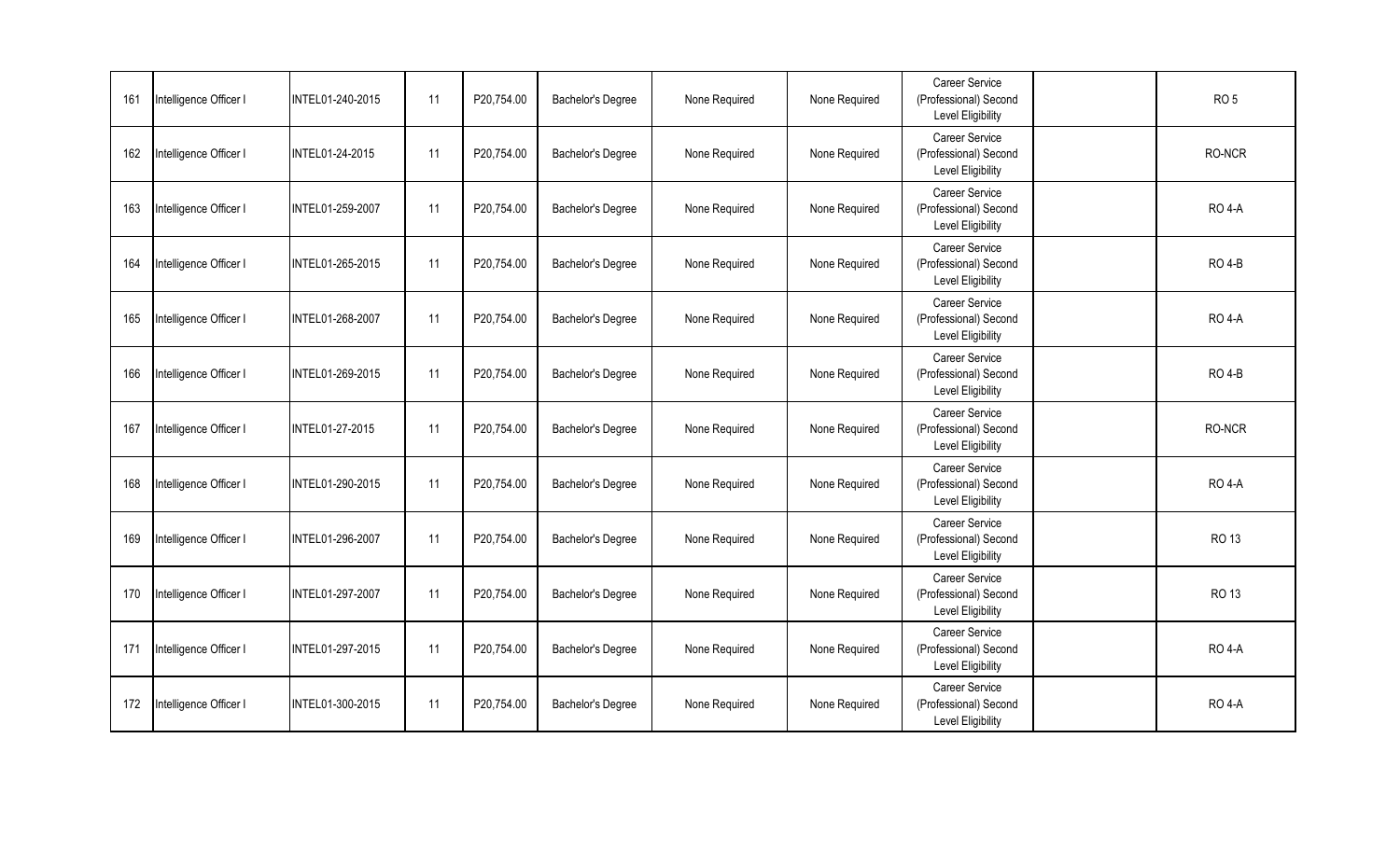| 173 | Intelligence Officer I | INTEL01-301-2015 | 11 | P20,754.00 | Bachelor's Degree | None Required | None Required | <b>Career Service</b><br>(Professional) Second<br>Level Eligibility | <b>RO 4-A</b>   |
|-----|------------------------|------------------|----|------------|-------------------|---------------|---------------|---------------------------------------------------------------------|-----------------|
| 174 | Intelligence Officer I | INTEL01-304-2015 | 11 | P20,754.00 | Bachelor's Degree | None Required | None Required | Career Service<br>(Professional) Second<br><b>Level Eligibility</b> | <b>RO 4-A</b>   |
| 175 | Intelligence Officer I | INTEL01-306-2015 | 11 | P20,754.00 | Bachelor's Degree | None Required | None Required | Career Service<br>(Professional) Second<br><b>Level Eligibility</b> | <b>RO 4-A</b>   |
| 176 | Intelligence Officer I | INTEL01-309-2015 | 11 | P20,754.00 | Bachelor's Degree | None Required | None Required | Career Service<br>(Professional) Second<br>Level Eligibility        | <b>RO 4-A</b>   |
| 177 | Intelligence Officer I | INTEL01-315-2015 | 11 | P20,754.00 | Bachelor's Degree | None Required | None Required | Career Service<br>(Professional) Second<br><b>Level Eligibility</b> | RO <sub>3</sub> |
| 178 | Intelligence Officer I | INTEL01-317-2015 | 11 | P20,754.00 | Bachelor's Degree | None Required | None Required | Career Service<br>(Professional) Second<br>Level Eligibility        | RO <sub>3</sub> |
| 179 | Intelligence Officer I | INTEL01-320-2015 | 11 | P20,754.00 | Bachelor's Degree | None Required | None Required | Career Service<br>(Professional) Second<br>Level Eligibility        | RO <sub>3</sub> |
| 180 | Intelligence Officer I | INTEL01-32-2015  | 11 | P20,754.00 | Bachelor's Degree | None Required | None Required | Career Service<br>(Professional) Second<br>Level Eligibility        | ARMM            |
| 181 | Intelligence Officer I | INTEL01-326-2015 | 11 | P20,754.00 | Bachelor's Degree | None Required | None Required | Career Service<br>(Professional) Second<br><b>Level Eligibility</b> | RO <sub>3</sub> |
| 182 | Intelligence Officer I | INTEL01-327-2015 | 11 | P20,754.00 | Bachelor's Degree | None Required | None Required | Career Service<br>(Professional) Second<br><b>Level Eligibility</b> | RO <sub>3</sub> |
| 183 | Intelligence Officer I | INTEL01-328-2015 | 11 | P20,754.00 | Bachelor's Degree | None Required | None Required | Career Service<br>(Professional) Second<br>Level Eligibility        | RO <sub>3</sub> |
| 184 | Intelligence Officer I | INTEL01-330-2015 | 11 | P20,754.00 | Bachelor's Degree | None Required | None Required | Career Service<br>(Professional) Second<br><b>Level Eligibility</b> | RO <sub>3</sub> |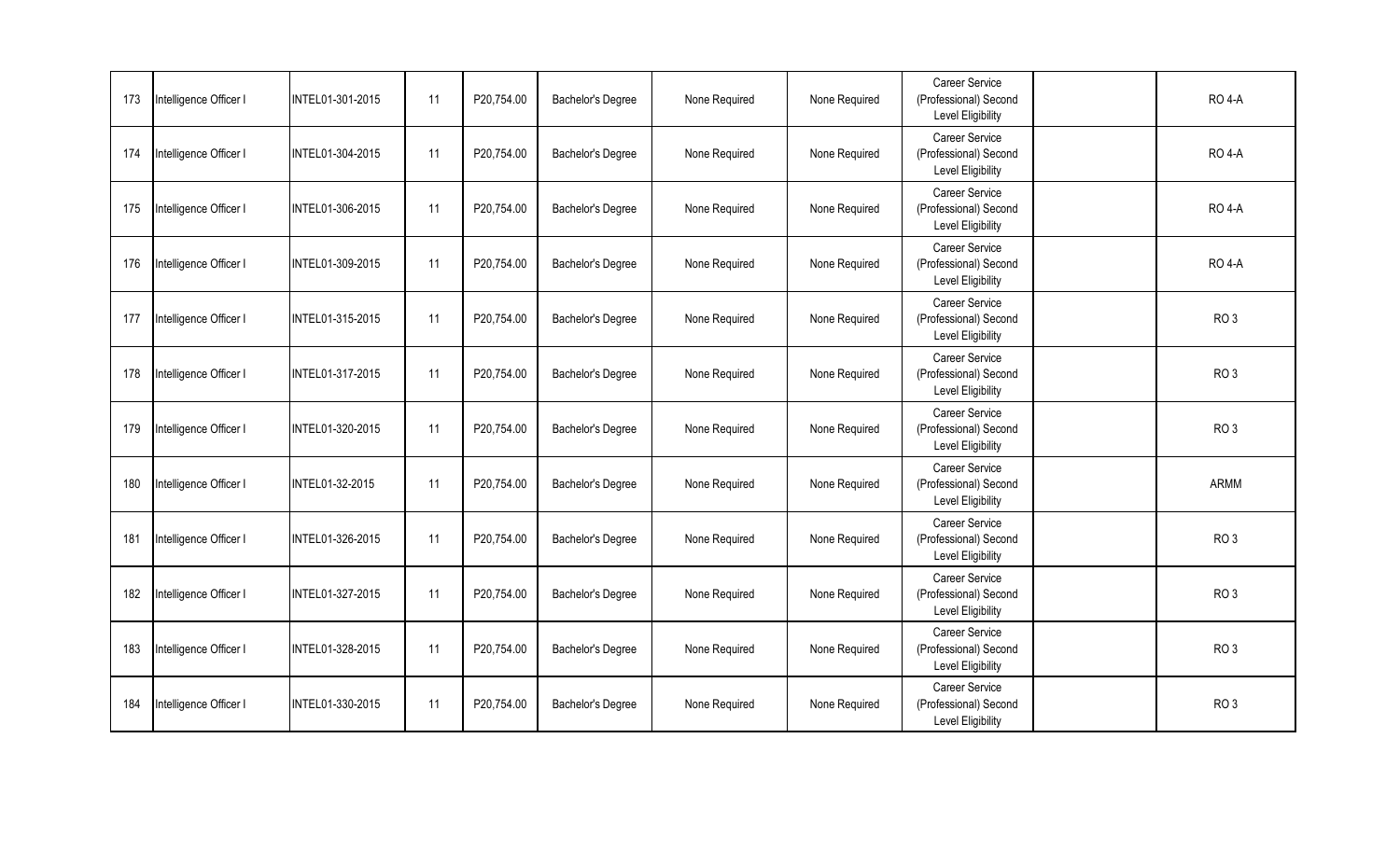| 185 | Intelligence Officer I | INTEL01-331-2015 | 11 | P20,754.00 | Bachelor's Degree | None Required | None Required | <b>Career Service</b><br>(Professional) Second<br><b>Level Eligibility</b> | RO <sub>3</sub> |
|-----|------------------------|------------------|----|------------|-------------------|---------------|---------------|----------------------------------------------------------------------------|-----------------|
| 186 | Intelligence Officer I | INTEL01-33-2015  | 11 | P20,754.00 | Bachelor's Degree | None Required | None Required | Career Service<br>(Professional) Second<br>Level Eligibility               | <b>ARMM</b>     |
| 187 | Intelligence Officer I | INTEL01-342-2015 | 11 | P20,754.00 | Bachelor's Degree | None Required | None Required | Career Service<br>(Professional) Second<br><b>Level Eligibility</b>        | RO <sub>2</sub> |
| 188 | Intelligence Officer I | INTEL01-345-2015 | 11 | P20,754.00 | Bachelor's Degree | None Required | None Required | Career Service<br>(Professional) Second<br>Level Eligibility               | RO <sub>2</sub> |
| 189 | Intelligence Officer I | INTEL01-348-2015 | 11 | P20,754.00 | Bachelor's Degree | None Required | None Required | Career Service<br>(Professional) Second<br>Level Eligibility               | RO <sub>2</sub> |
| 190 | Intelligence Officer I | INTEL01-349-2015 | 11 | P20,754.00 | Bachelor's Degree | None Required | None Required | Career Service<br>(Professional) Second<br>Level Eligibility               | RO <sub>2</sub> |
| 191 | Intelligence Officer I | INTEL01-36-2015  | 11 | P20,754.00 | Bachelor's Degree | None Required | None Required | Career Service<br>(Professional) Second<br>Level Eligibility               | ARMM            |
| 192 | Intelligence Officer I | INTEL01-365-2015 | 11 | P20,754.00 | Bachelor's Degree | None Required | None Required | Career Service<br>(Professional) Second<br>Level Eligibility               | RO <sub>1</sub> |
| 193 | Intelligence Officer I | INTEL01-368-2015 | 11 | P20,754.00 | Bachelor's Degree | None Required | None Required | Career Service<br>(Professional) Second<br><b>Level Eligibility</b>        | RO <sub>1</sub> |
| 194 | Intelligence Officer I | INTEL01-369-2015 | 11 | P20,754.00 | Bachelor's Degree | None Required | None Required | Career Service<br>(Professional) Second<br><b>Level Eligibility</b>        | RO <sub>1</sub> |
| 195 | Intelligence Officer I | INTEL01-380-2007 | 11 | P20,754.00 | Bachelor's Degree | None Required | None Required | Career Service<br>(Professional) Second<br><b>Level Eligibility</b>        | RO-NCR          |
| 196 | Intelligence Officer I | INTEL01-401-2007 | 11 | P20,754.00 | Bachelor's Degree | None Required | None Required | Career Service<br>(Professional) Second<br>Level Eligibility               | RO-NCR          |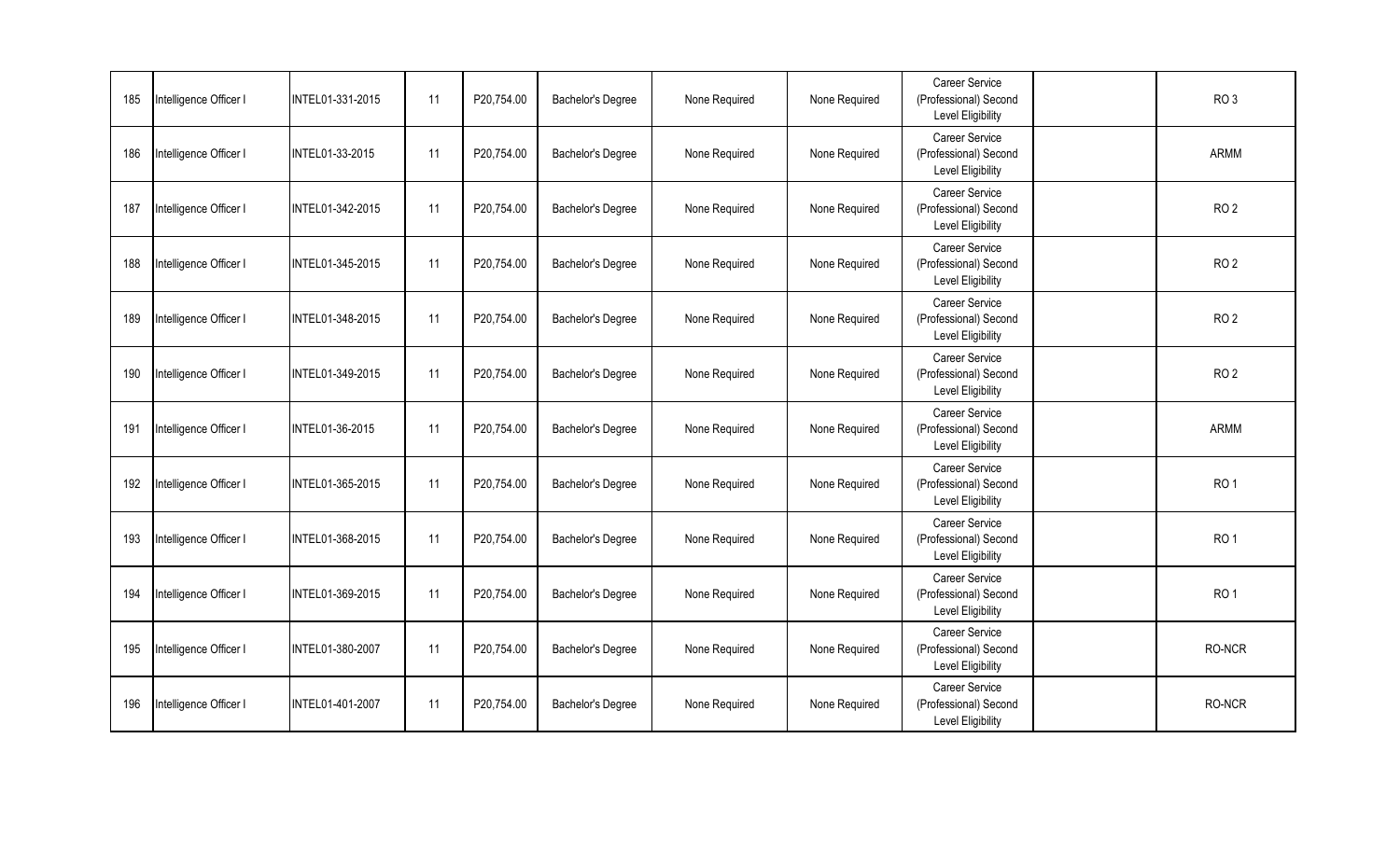| 197 | Intelligence Officer I | INTEL01-403-2007 | 11 | P20,754.00 | Bachelor's Degree | None Required | None Required | Career Service<br>(Professional) Second<br><b>Level Eligibility</b> | RO-NCR          |
|-----|------------------------|------------------|----|------------|-------------------|---------------|---------------|---------------------------------------------------------------------|-----------------|
| 198 | Intelligence Officer I | INTEL01-407-2007 | 11 | P20,754.00 | Bachelor's Degree | None Required | None Required | Career Service<br>(Professional) Second<br><b>Level Eligibility</b> | RO-NCR          |
| 199 | Intelligence Officer I | INTEL01-411-2007 | 11 | P20,754.00 | Bachelor's Degree | None Required | None Required | Career Service<br>(Professional) Second<br>Level Eligibility        | RO-NCR          |
| 200 | Intelligence Officer I | INTEL01-416-2007 | 11 | P20,754.00 | Bachelor's Degree | None Required | None Required | Career Service<br>(Professional) Second<br>Level Eligibility        | RO-NCR          |
| 201 | Intelligence Officer I | INTEL01-433-2007 | 11 | P20,754.00 | Bachelor's Degree | None Required | None Required | Career Service<br>(Professional) Second<br>Level Eligibility        | <b>RO7</b>      |
| 202 | Intelligence Officer I | INTEL01-450-2007 | 11 | P20,754.00 | Bachelor's Degree | None Required | None Required | Career Service<br>(Professional) Second<br><b>Level Eligibility</b> | RO <sub>9</sub> |
| 203 | Intelligence Officer I | INTEL01-455-2007 | 11 | P20,754.00 | Bachelor's Degree | None Required | None Required | Career Service<br>(Professional) Second<br><b>Level Eligibility</b> | RO <sub>9</sub> |
| 204 | Intelligence Officer I | INTEL01-469-2007 | 11 | P20,754.00 | Bachelor's Degree | None Required | None Required | Career Service<br>(Professional) Second<br><b>Level Eligibility</b> | RO <sub>7</sub> |
| 205 | Intelligence Officer I | INTEL01-475-2007 | 11 | P20,754.00 | Bachelor's Degree | None Required | None Required | Career Service<br>(Professional) Second<br><b>Level Eligibility</b> | RO <sub>7</sub> |
| 206 | Intelligence Officer I | INTEL01-49-2015  | 11 | P20,754.00 | Bachelor's Degree | None Required | None Required | Career Service<br>(Professional) Second<br>Level Eligibility        | CAR             |
| 207 | Intelligence Officer I | INTEL01-506-2007 | 11 | P20,754.00 | Bachelor's Degree | None Required | None Required | Career Service<br>(Professional) Second<br><b>Level Eligibility</b> | RO <sub>8</sub> |
| 208 | Intelligence Officer I | INTEL01-522-2007 | 11 | P20,754.00 | Bachelor's Degree | None Required | None Required | Career Service<br>(Professional) Second<br>Level Eligibility        | <b>ICFAS</b>    |
| 209 | Intelligence Officer I | INTEL01-53-2015  | 11 | P20,754.00 | Bachelor's Degree | None Required | None Required | Career Service<br>(Professional) Second<br>Level Eligibility        | CAR             |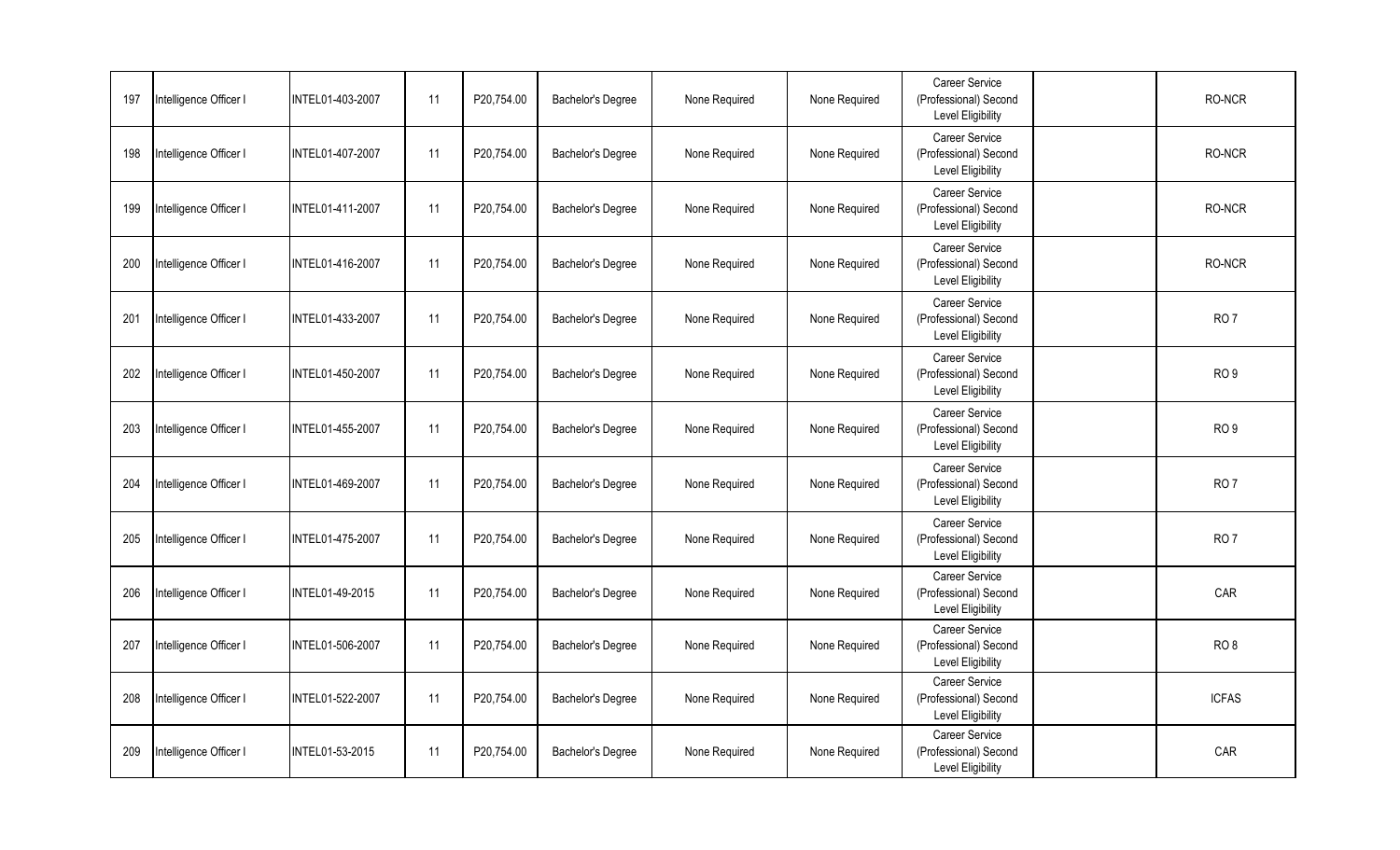| 210 | Intelligence Officer I | INTEL01-55-2015 | 11 | P20,754.00 | Bachelor's Degree | None Required | None Required | Career Service<br>(Professional) Second<br><b>Level Eligibility</b> | CAR             |
|-----|------------------------|-----------------|----|------------|-------------------|---------------|---------------|---------------------------------------------------------------------|-----------------|
| 211 | Intelligence Officer I | INTEL01-57-2007 | 11 | P20,754.00 | Bachelor's Degree | None Required | None Required | Career Service<br>(Professional) Second<br><b>Level Eligibility</b> | RO <sub>6</sub> |
| 212 | Intelligence Officer I | INTEL01-63-2015 | 11 | P20,754.00 | Bachelor's Degree | None Required | None Required | Career Service<br>(Professional) Second<br>Level Eligibility        | RO 13           |
| 213 | Intelligence Officer I | INTEL01-64-2015 | 11 | P20,754.00 | Bachelor's Degree | None Required | None Required | Career Service<br>(Professional) Second<br>Level Eligibility        | <b>RO 13</b>    |
| 214 | Intelligence Officer I | INTEL01-65-2015 | 11 | P20,754.00 | Bachelor's Degree | None Required | None Required | Career Service<br>(Professional) Second<br><b>Level Eligibility</b> | RO 13           |
| 215 | Intelligence Officer I | INTEL01-74-2007 | 11 | P20,754.00 | Bachelor's Degree | None Required | None Required | Career Service<br>(Professional) Second<br><b>Level Eligibility</b> | ARMM            |
| 216 | Intelligence Officer I | INTEL01-80-2007 | 11 | P20,754.00 | Bachelor's Degree | None Required | None Required | <b>Career Service</b><br>(Professional) Second<br>Level Eligibility | <b>ARMM</b>     |
| 217 | Intelligence Officer I | INTEL01-86-2015 | 11 | P20,754.00 | Bachelor's Degree | None Required | None Required | Career Service<br>(Professional) Second<br><b>Level Eligibility</b> | RO 12           |
| 218 | Intelligence Officer I | INTEL01-87-2015 | 11 | P20,754.00 | Bachelor's Degree | None Required | None Required | Career Service<br>(Professional) Second<br>Level Eligibility        | <b>RO 12</b>    |
| 219 | Intelligence Officer I | INTEL01-88-2015 | 11 | P20,754.00 | Bachelor's Degree | None Required | None Required | Career Service<br>(Professional) Second<br>Level Eligibility        | <b>RO 12</b>    |
| 220 | Intelligence Officer I | INTEL01-89-2015 | 11 | P20,754.00 | Bachelor's Degree | None Required | None Required | Career Service<br>(Professional) Second<br>Level Eligibility        | RO 12           |
| 221 | Intelligence Officer I | INTEL01-90-2015 | 11 | P20,754.00 | Bachelor's Degree | None Required | None Required | Career Service<br>(Professional) Second<br><b>Level Eligibility</b> | RO 12           |
| 222 | Intelligence Officer I | INTEL01-91-2007 | 11 | P20,754.00 | Bachelor's Degree | None Required | None Required | Career Service<br>(Professional) Second<br>Level Eligibility        | ARMM            |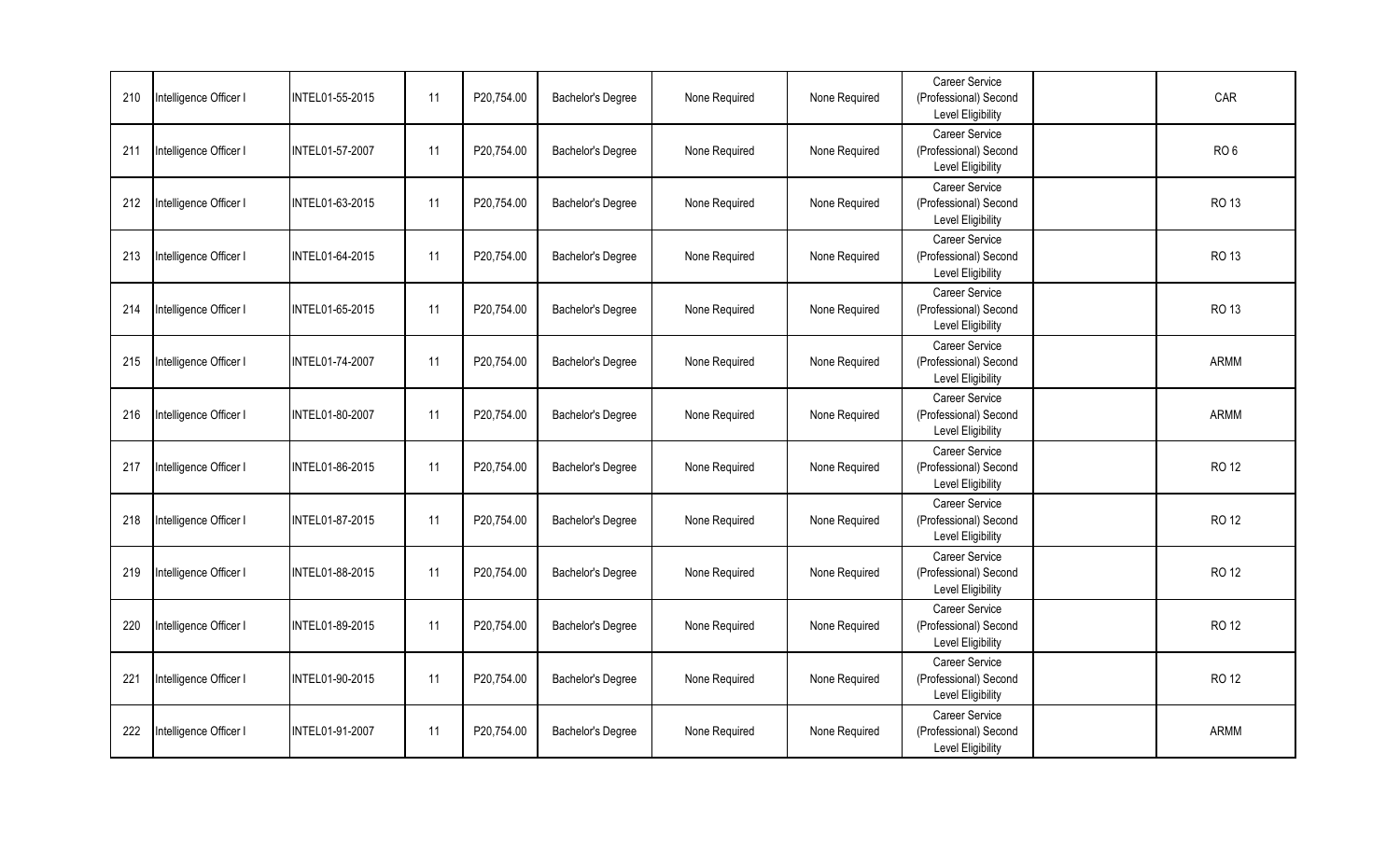| 223 | Intelligence Officer I                             | INTEL01-91-2015 | 11             | P20,754.00 | Bachelor's Degree                                                                  | None Required                | None Required                     | Career Service<br>(Professional) Second<br>Level Eligibility     | <b>RO 12</b>    |
|-----|----------------------------------------------------|-----------------|----------------|------------|------------------------------------------------------------------------------------|------------------------------|-----------------------------------|------------------------------------------------------------------|-----------------|
| 224 | Librarian I                                        | LIB1-37-2007    | 11             | P20,754.00 | Bachelor's Degree<br>relevant to the job                                           | None Required                | None Required                     | RA 1080                                                          | <b>ACAD</b>     |
| 225 | Admin Assistant IV<br>(Photographer III)           | ADAS4-34-2007   | $10$           | P19,233.00 | High School Graduate<br>or Completion of<br>Relevent<br>vocational/Trade<br>Course | 8 hours of relevant training | 2 years of relevant<br>experience | CSC MC 11 s 96 -<br>Category II                                  | RO <sub>1</sub> |
| 226 | Admin Officer I (Supply<br>Officer I)              | ADOF1-51-2007   | 10             | P19,233.00 | Bachelor's Degree                                                                  | None Required                | None Required                     | Career Service<br>(Professional) Second<br>Level Eligibility     | RO <sub>8</sub> |
| 227 | Admin Asst II (Disbursing<br>Officer II)           | ADAS2-28-2007   | 8              | P16,758.00 | Completion of two<br>years studies in college                                      | 4 hours of relevant training | 1 year of relevant<br>experience  | Career Service (Sub-<br>Professional) First Level<br>Eligibility | <b>RO 4-B</b>   |
| 228 | Admin Asst II (Disbursing<br>Officer II)           | ADAS2-34-2007   | 8              | P16,758.00 | Completion of two<br>years studies in college                                      | 4 hours of relevant training | 1 year of relevant<br>experience  | Career Service (Sub-<br>Professional) First Level<br>Eligibility | RO <sub>5</sub> |
| 229 | <b>Administrative Assistant I</b><br>(Secretary I) | ADAS1-26-2007   | $\overline{7}$ | P15,738.00 | Completion of two<br>years studies in college                                      | None Required                | None Required                     | Career Service (Sub-<br>Professional) First Level<br>Eligibility | POS             |
| 230 | <b>Administrative Assistant I</b><br>(Secretary I) | ADAS1-32-2007   | $\overline{7}$ | P15,738.00 | Completion of two<br>years studies in college                                      | None Required                | None Required                     | Career Service (Sub-<br>Professional) First Level<br>Eligibility | <b>FMS</b>      |
| 231 | Administrative Assistant I<br>(Secretary I)        | ADAS1-33-2007   | $\overline{7}$ | P15,738.00 | Completion of two<br>years studies in college                                      | None Required                | None Required                     | Career Service (Sub-<br>Professional) First Level<br>Eligibility | <b>RO 4-A</b>   |
| 232 | <b>Administrative Assistant I</b><br>(Secretary I) | ADAS1-47-2007   | $\overline{7}$ | P15,738.00 | Completion of two<br>years studies in college                                      | None Required                | None Required                     | Career Service (Sub-<br>Professional) First Level<br>Eligibility | <b>ICFAS</b>    |
| 233 | Administrative Asst 1                              | ADAS1-50-2007   | $\overline{7}$ | P15,738.00 | Completion of two<br>years studies in college                                      | None Required                | None Required                     | Career Service (Sub-<br>Professional) First Level<br>Eligibility | <b>PECIS</b>    |
| 234 | Administrative Assistant I<br>(Secretary I)        | ADAS1-51-2007   | $\overline{7}$ | P15,738.00 | Completion of two<br>years studies in college                                      | None Required                | None Required                     | Career Service (Sub-<br>Professional) First Level<br>Eligibility | <b>ACAD</b>     |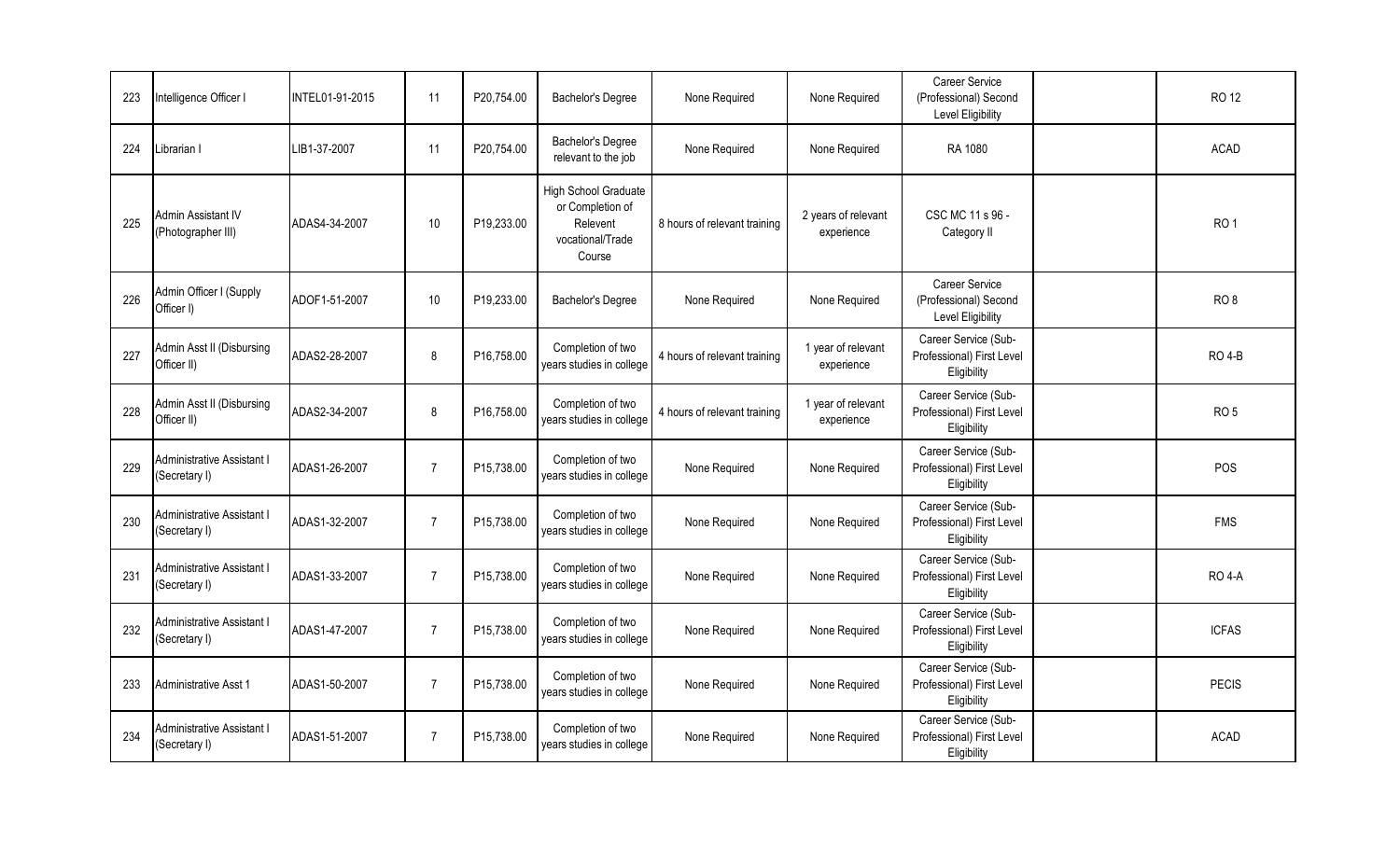| 235 | Administrative Asst. I (Audio-<br>Visual Equipment Operator<br>III) | ADAS1-5-2018    | $\overline{7}$ | P15,738.00 | <b>High School Graduate</b><br>or Completion of<br>Relevent<br>vocational/Trade<br>Course                            | None Required | None Required | CSC MC 11 Category II)                                           | <b>AHRS</b>     |
|-----|---------------------------------------------------------------------|-----------------|----------------|------------|----------------------------------------------------------------------------------------------------------------------|---------------|---------------|------------------------------------------------------------------|-----------------|
| 236 | Prison Guard II                                                     | PRISG2-105-2007 | $\overline{7}$ | P15,738.00 | Completion of two<br>years studies in college                                                                        | None Required | None Required | Career Service (Sub-<br>Professional) First Level<br>Eligibility | <b>RO 4-A</b>   |
| 237 | Prison Guard II                                                     | PRISG2-109-2007 | $\overline{7}$ | P15,738.00 | Completion of two<br>years studies in college                                                                        | None Required | None Required | Career Service (Sub-<br>Professional) First Level<br>Eligibility | <b>RO 4-A</b>   |
| 238 | Prison Guard II                                                     | PRISG2-110-2007 | $\overline{7}$ | P15,738.00 | Completion of two<br>years studies in college                                                                        | None Required | None Required | Career Service (Sub-<br>Professional) First Level<br>Eligibility | RO <sub>8</sub> |
| 239 | Prison Guard II                                                     | PRISG2-114-2007 | $\overline{7}$ | P15,738.00 | Completion of two<br>years studies in college                                                                        | None Required | None Required | Career Service (Sub-<br>Professional) First Level<br>Eligibility | RO 13           |
| 240 | Prison Guard II                                                     | PRISG2-126-2007 | $\overline{7}$ | P15,738.00 | Completion of two<br>years studies in college                                                                        | None Required | None Required | Career Service (Sub-<br>Professional) First Level<br>Eligibility | RO <sub>1</sub> |
| 241 | Prison Guard II                                                     | PRISG2-141-2007 | $\overline{7}$ | P15,738.00 | Completion of two<br>years studies in college                                                                        | None Required | None Required | Career Service (Sub-<br>Professional) First Level<br>Eligibility | RO <sub>9</sub> |
| 242 | Prison Guard II                                                     | PRISG2-88-2007  | $\overline{7}$ | P15,738.00 | Completion of two<br>years studies in college                                                                        | None Required | None Required | Career Service (Sub-<br>Professional) First Level<br>Eligibility | <b>RO 4-B</b>   |
| 243 | Administrative Aide VI<br>(Motor Pool Dispatcher)                   | ADA6-30-2007    | 6              | P14,847.00 | Completion of two<br>years studies in college<br>or High School<br>Graduate with relevant<br>vocational/trade course | None Required | None Required | Career Service (Sub-<br>Professional) First Level<br>Eligibility | <b>AHRS</b>     |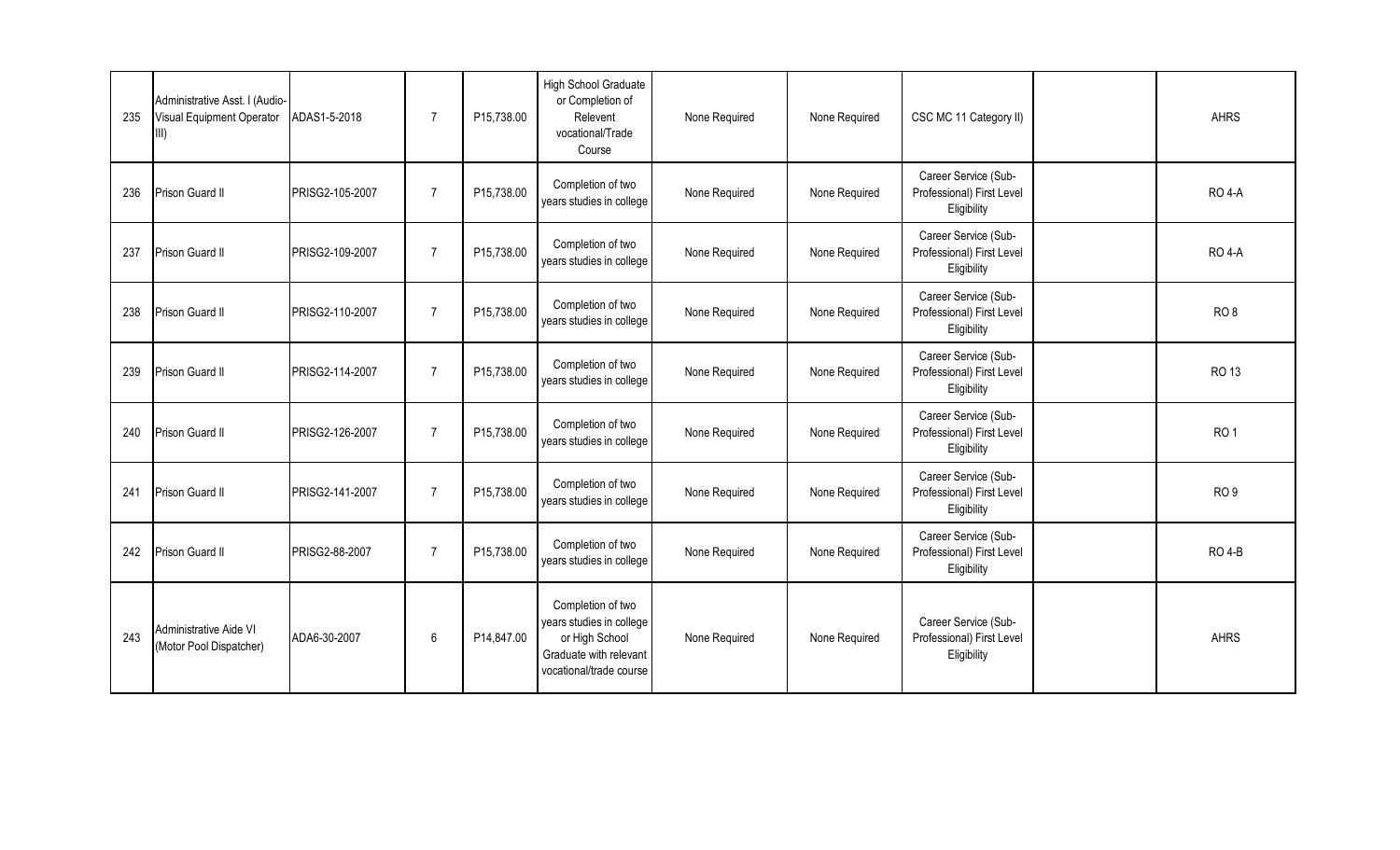| 244 | Administrative Aide VI<br>(Mechanic II)                            | ADA6-33-2007  | 6              | P14,847.00 | Completion of two<br>years studies in college<br>or High School<br>Graduate with relevant<br>vocational/trade course | None Required | None Required | Career Service (Sub-<br>Professional) First Level<br>Eligibility | <b>AHRS</b>     |
|-----|--------------------------------------------------------------------|---------------|----------------|------------|----------------------------------------------------------------------------------------------------------------------|---------------|---------------|------------------------------------------------------------------|-----------------|
| 245 | Administrative Aide VI<br>(Fiscal Clerk)                           | ADA6-38-2007  | 6              | P14,847.00 | Completion of two<br>years studies in college                                                                        | None Required | None Required | Career Service (Sub-<br>Professional) First Level<br>Eligibility | <b>FMS</b>      |
| 246 | Administrative Aide VI<br>(Comm. & Equipt. Operator                | ADA6-62-2007  | $6\,$          | P14,847.00 | Completion of two<br>years studies in college<br>or High School<br>Graduate with relevant<br>vocational/trade course | None Required | None Required | CSC MC 11 s 96 -<br>Category II                                  | RO <sub>9</sub> |
| 247 | Administrative Aide VI<br>(Comm. & Equipt. Operator<br>$\parallel$ | ADA6-9-2007   | 6              | P14,847.00 | Completion of two<br>years studies in college<br>or High School<br>Graduate with relevant<br>vocational/trade course | None Required | None Required | CSC MC 11 s 96 -<br>Category II                                  | RO <sub>6</sub> |
| 248 | Administrative Aide III<br>(Driver I)                              | ADA3-105-2007 | 3              | P12,466.00 | <b>Elementary School</b><br>Graduate                                                                                 | None Required | None Required | <b>Professional Drivers</b><br>License                           | RO-NCR          |
| 249 | Administrative Aide III (Utility<br>Worker II)                     | ADA3-11-2007  | $\mathfrak{Z}$ | P12,466.00 | <b>Elementary School</b><br>Graduate                                                                                 | None Required | None Required | CSC MC 11 Category III                                           | <b>DDGA</b>     |
| 250 | Administrative Aide III<br>(Driver I)                              | ADA3-34-2007  | 3              | P12,466.00 | <b>Elementary School</b><br>Graduate                                                                                 | None Required | None Required | <b>Professional Drivers</b><br>License                           | CAR             |
| 251 | Administrative Aide II<br>(Messenger)                              | ADA2-5-2007   | $\overline{2}$ | P11,761.00 | <b>Elementary School</b><br>Graduate                                                                                 | None Required | None Required | CSC MC 11 Category III                                           | <b>RO 4-B</b>   |